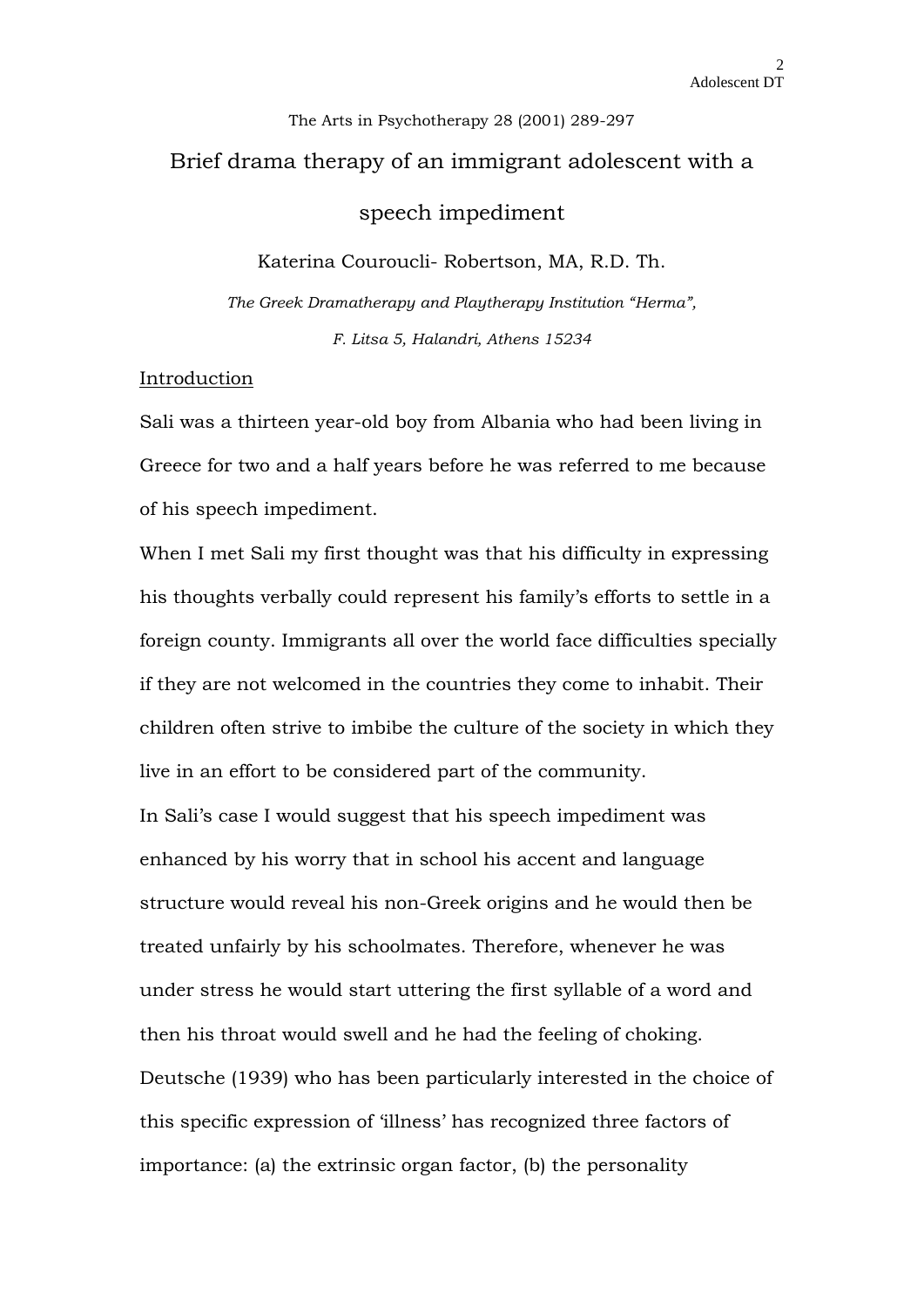organization at the time, and (c)the action of the neurosis in the environment.

If these three factors coincide the direction in which the choice of organ tends is definitely laid down. The development of the symptoms depends on the interrelationship of these three factors, so that if all three factors can be known the course can be prophesied (Deutsche 1939, p.20).

Sali was a young adolescent who felt that many opposing issues were taking place inside him all at once. His mother was a loving and caring person as well as a pushy one, Sali loved her dearly but also wanted to rebel against her. Storr (1972) has stated that one cannot wholeheartedly love those whose authority restricts one's autonomy; and this is an inescapable condition of early childhood (Storr 1972, p.140).

Moreover Sali was an immigrant who was making a great effort to settle in a new country while at the same time he felt he should remain proud of his own nationality. He loved music and dancing but wondered whether his older brother's comments that these activities were girlish were true. Storr (1972) has noted that one observation consistently reported by psychologists using various tests is that their male creative subjects show high scores on scales measuring 'femininity' (p. 241).

Sali showed interest in becoming a hairdresser but worried because he was told by his family that this profession attracts ' homosexuals'.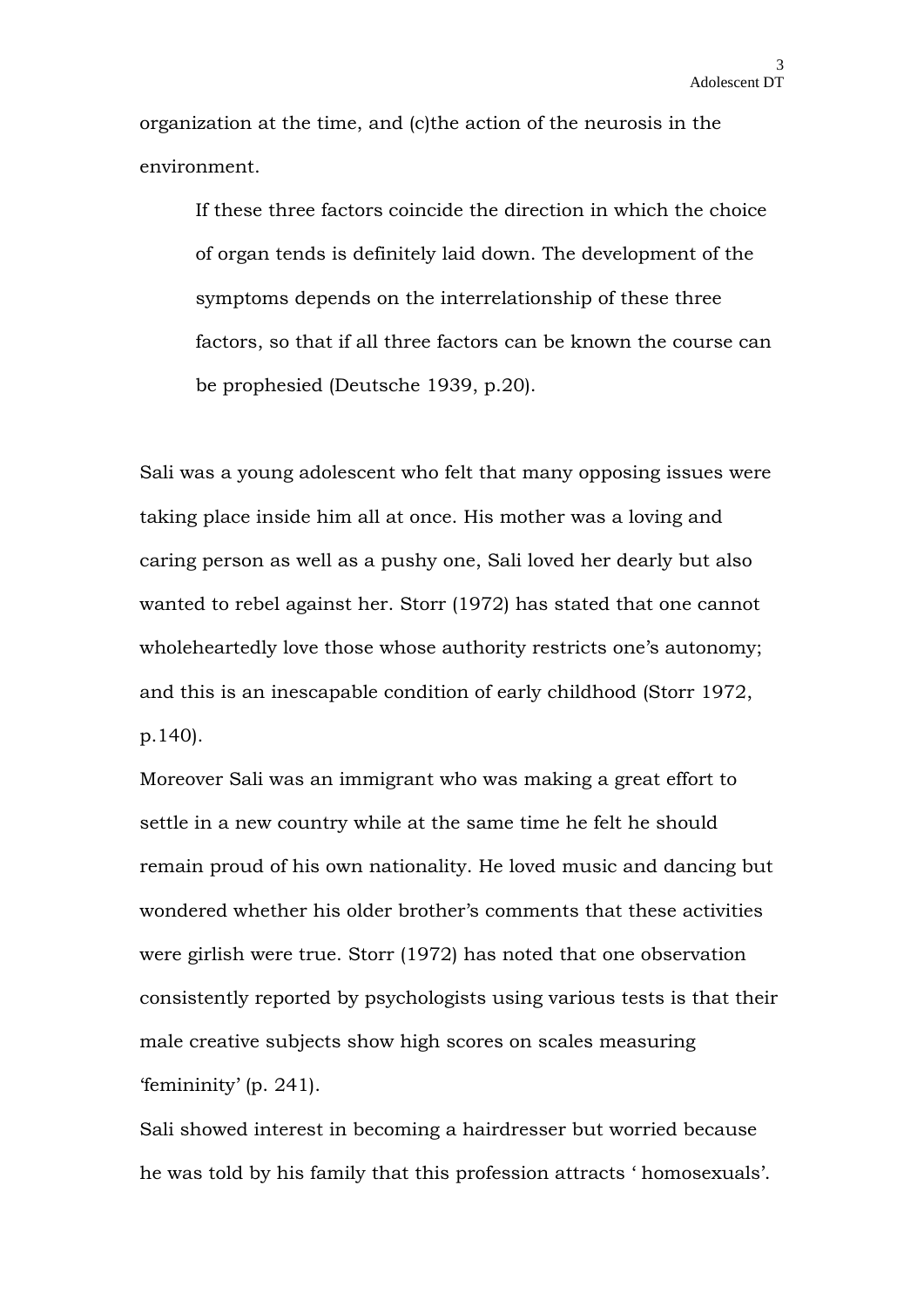It could well be that Sali's biggest problem was based on the fact that he was the type of person who always wanted to please others and found it difficult to show negative feelings. He would adopt other people's views in order to gain their approval. At the same time he was also beginning to establish his own identity.

Dunbar & Hoener (1948) suggest that:

Our therapeutic experience indicates clearly that in somatic diseases, just as in abnormal behavior, the chances of successful treatment increases in proportion to the adequacy of ego organization if one allows for the extent to which irrecoverable structural damage has occurred (p.659).

In the ten dramatherapy sessions we shared, opposing sides of Sali's character kept on appearing in a very distinctive way and we decided to give them the names of the Greek Gods Athena and Poseidon. These two gods could represent his animus and his anima, his logic and his strength, his mother and his father, Albania and Greece and as later on it was revealed his identity under his Albanian name Sali and his identity under his Christian name Alexander.

Jung (1974) states:

I consider it impossible for anyone without the knowledge of mythology and folklore and without some understanding of psychology of primitives and of comparative religion to grasp the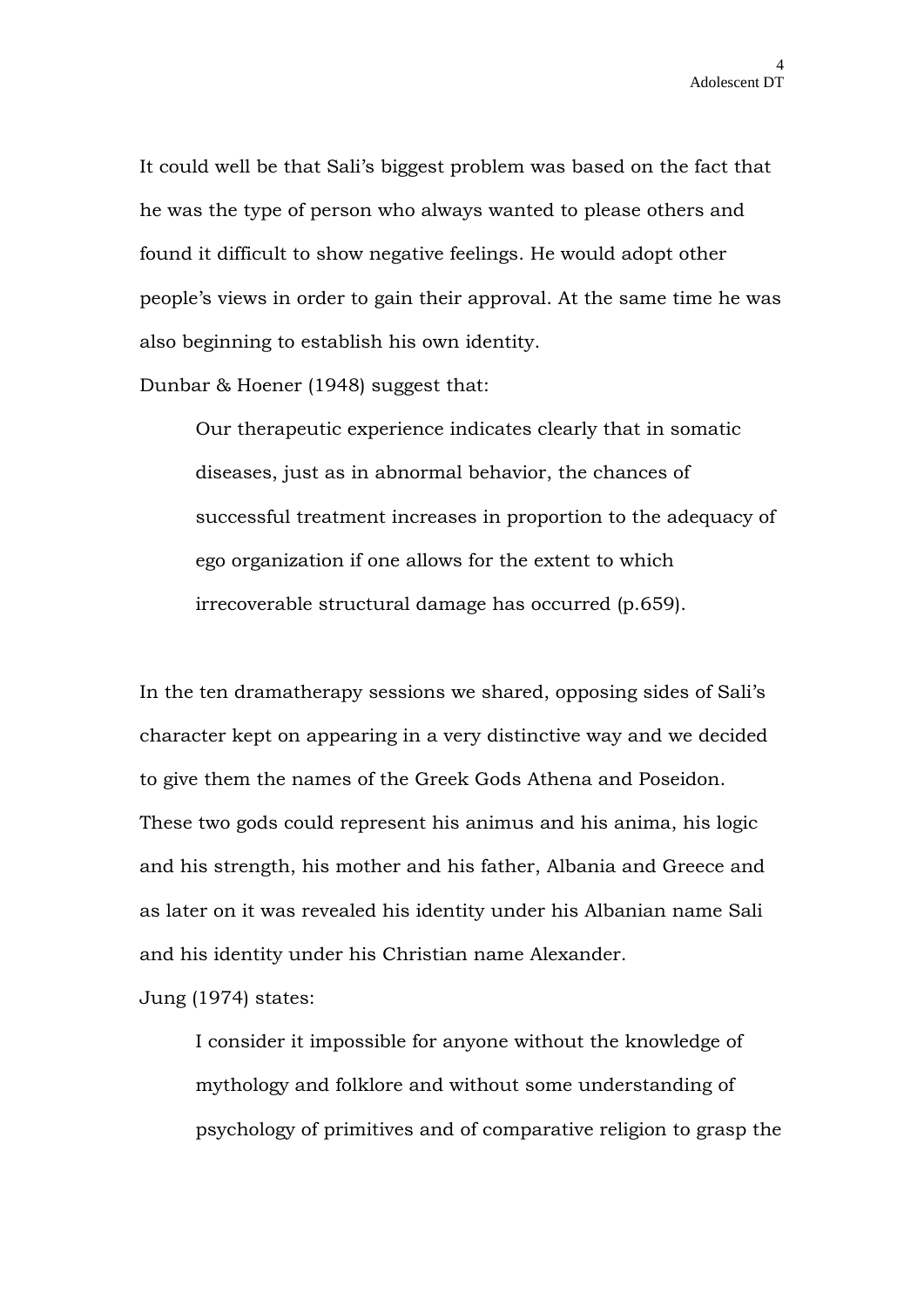essence of the individuation process, which, according to all we know, lies at the base of psychological compensation (p.76).

Sali might not have known Jung but he knew Greek mythology well enough and this gave him another perspective which helped him understand the symbolic meaning of our dramatherapeutic work. By dramatherapeutic work I mean working with personal issues on a metaphorical and symbolic level. The British Association of Dramatherapists (1992) has adopted the following definition:

Dramatherapy has as its main focus the intentional use of healing aspects of drama and theatre as the therapeutic process. It is a method of working and playing that uses action methods to facilitate creativity, imagination, learning, insight and growth.

#### Presenting Concerns

Sali was just over thirteen when his mother asked for my intervention. During her very first visit she expressed her decision to make any sacrifice in order to help her younger son overcome his speech difficulty. She explained that his impediment had intensified since he had started going to a Greek school. From the information she gave me it would appear that Sali was suffering from psychological distress. Sanders (1996) classifies clients with psychological distress as those:

Who are suffering from *anxiety* or *depression,* or a combination of both problems. Rather than asking for help for emotional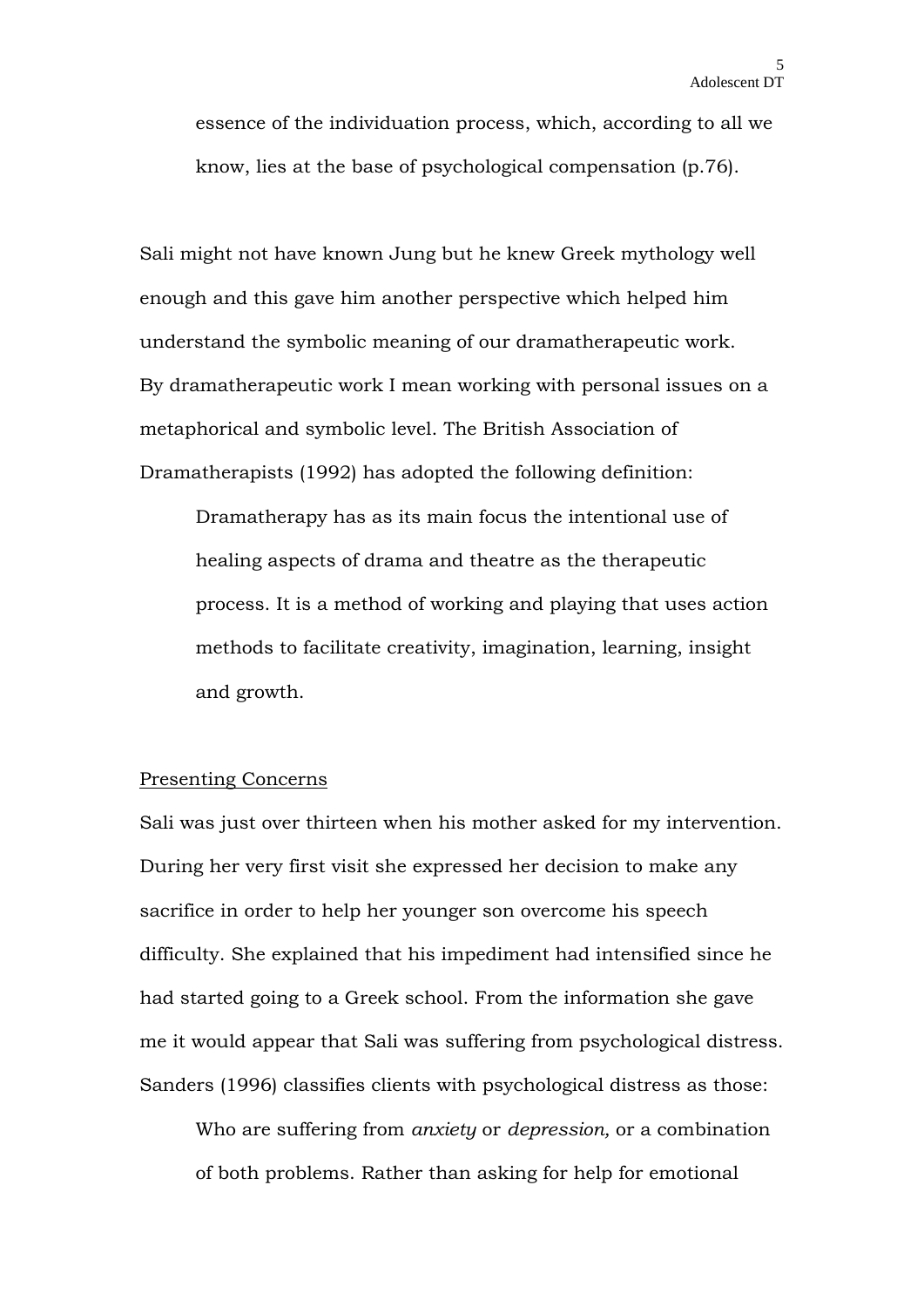issues, the client will focus on and be concerned about the physical symptoms, at least initially, and may believe that they are physically ill (p.5-6).

Sali and his family were immigrants from Albania; his father was a Greek Christian whereas his mother was a Moslem. They had come to live in Greece two and a half years before I met them.

One of the first and fairly basic issues that arose in the therapy was Sali's name. His mother introduced him to me as Alexander but during our first meeting I caught her calling him by another name. When I asked her again about his name she explained that in order to become more acceptable in Greece and at school particularly it was customary for Albanians to give their children and themselves Greek names with or without the ceremony of a christening. Sali was the boy's original name but his name had been changed to Alexander when he was christened as a Greek Christian Orthodox. I asked Alexander how he would prefer to be called by me during our sessions. He answered he did not mind and left it up to me. I then tried to explain to him that the reason I wanted to know was not for my benefit but for his. I felt it would be important for him to realize and decide which of the two names he considered really represented him. After a few seconds of thought he decided that ' Sali' was the name he preferred and thus from then on I called him ' Sali.' This custom reminded me of the customs that certain cults have, when they give new initiates different names in order to cut off their connections from their past.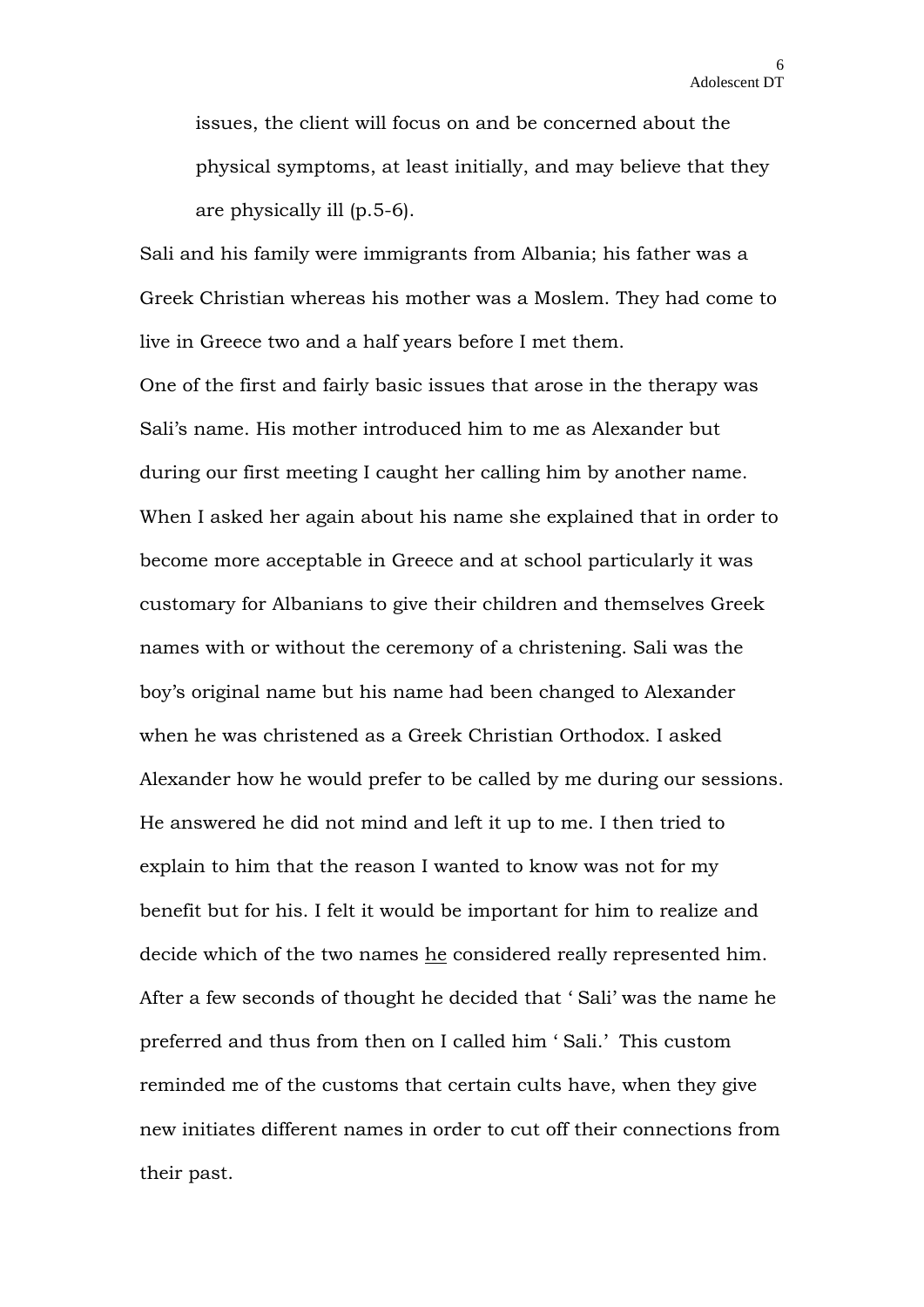Sali had a brother four years older than him who being older was perhaps more certain about his identity and thus had refused to have his name changed. Sali's father's name was Greek and his mother's name sounded Greek in its shortened form. So it was Sali alone of the entire family who had been given another name. He was the one with a speech impediment and it seemed to me that he was the one, who had to try much harder than the rest of his family members to become Greek.

I saw Sali with his mother during a preliminary meeting where I explained the way I work and I took down his case history. Sali's mother thought that she might have caused Sali's problem as she felt she had pressed him too hard to learn and to practice the violin a few years earlier.

Between the age of seven and eleven before their coming to Greece, Sali in addition to his school homework had been pressed by his mother to take violin lessons. He did an hour's lesson everyday and then had to practice for another three hours late into the night. Sali said that although he wanted to become a great violinist he found the pressure of the practice very stressful and was glad that he had stopped taking lessons and playing the violin when he came to Greece. When he was eight years old he complained of having severe stomachache and he went to hospital though nothing pathological was found. A year later he had similar symptoms plus a difficulty in breathing. Once again the doctors found no organic reason and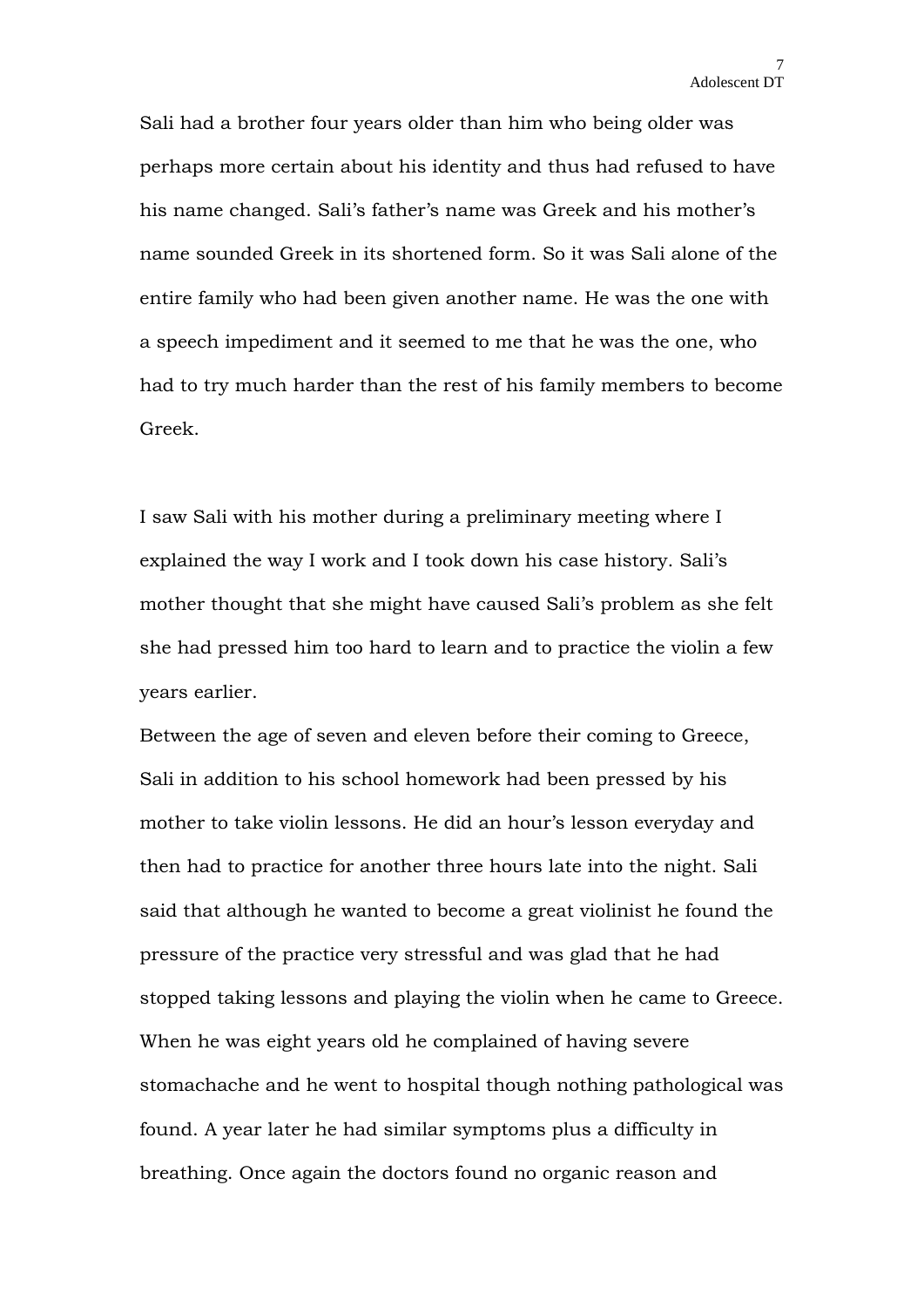suggested that these attacks were possibly caused by stress. This could be an indication that Sali was not sharing his emotions. According to Alexander Lowen (1975) :

Any emotion, which cannot be released, is a stress for the muscles. This is true because an emotion is a charge, which presses outward for release. A few examples will illustrate these ideas. Sadness or hurt feelings are released through crying, if the crying is inhibited because of parental objections or for other reasons, the muscles, which normally react in crying, become tense. These are the muscles of the mouth, throat, chest, and abdomen (p.58)

The two visits to the hospital would indicate that Sali was vulnerable to somatazing his difficulties. It was also clear from the very start that Sali's mother had ambitions for her son and that she was an anxious person. We had difficulty in finding a time for our appointments as she worked all day long cleaning houses. At the time Sali came to me it seemed that his problem had moved from his stomach to his throat. Whenever he was asked to recite his lessons at school he often got stuck after uttering the first syllable and his throat swelled up giving him the sense that he would choke. His mother asked me whether I could give her a letter for the headmistress requiring that Sali should be examined only through his written work. During my interview with him I observed that although he occasionally stuttered, the stuttering was almost insignificant. Sali's Greek was at a good level given that it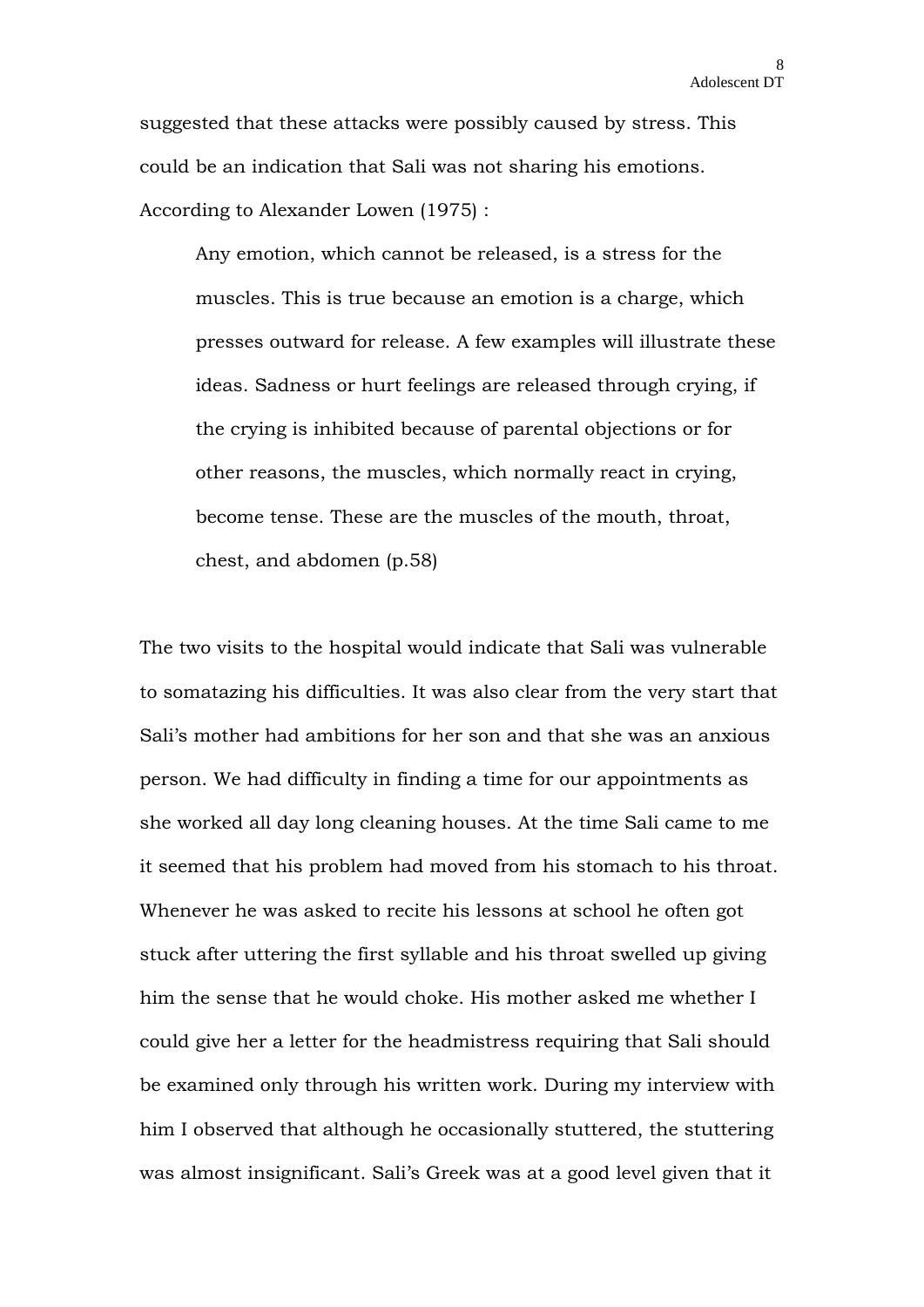was his second language. His mother also spoke Greek fluently whereas his father had some difficulty.

On our first meeting Sali said that he was very fond of music and dancing and that he would like to become a hairdresser though both his mother and he had heard that in Greece most of the male hairdressers were homosexuals. According to Sali his brother had completely different interests and wanted to become a car mechanic. Maybe Sali's preference was part of his effort to find his own gender identity. However, he was concerned that it might not be a socially acceptable choice.

While working with Sali I discovered that he was a conscientious boy who was very eager to please and got on well with everyone apart from his brother. He was very close to his mother and said that he also got on well with his father although their relationship seemed to be more distant. Generally I felt that he wanted to give a good impression of his home life and found it difficult to say anything against his parents. At school he got on well with his classmates and the teachers. He was very much aware of the negative feelings many people in Greece had towards the Albanians and felt he and his family were discriminated against by people who did not know them.

There is widespread discrimination in Greece against Albanians. They are generally looked down upon and often regarded with suspicion. They started coming to Greece in 1992 when the Albanian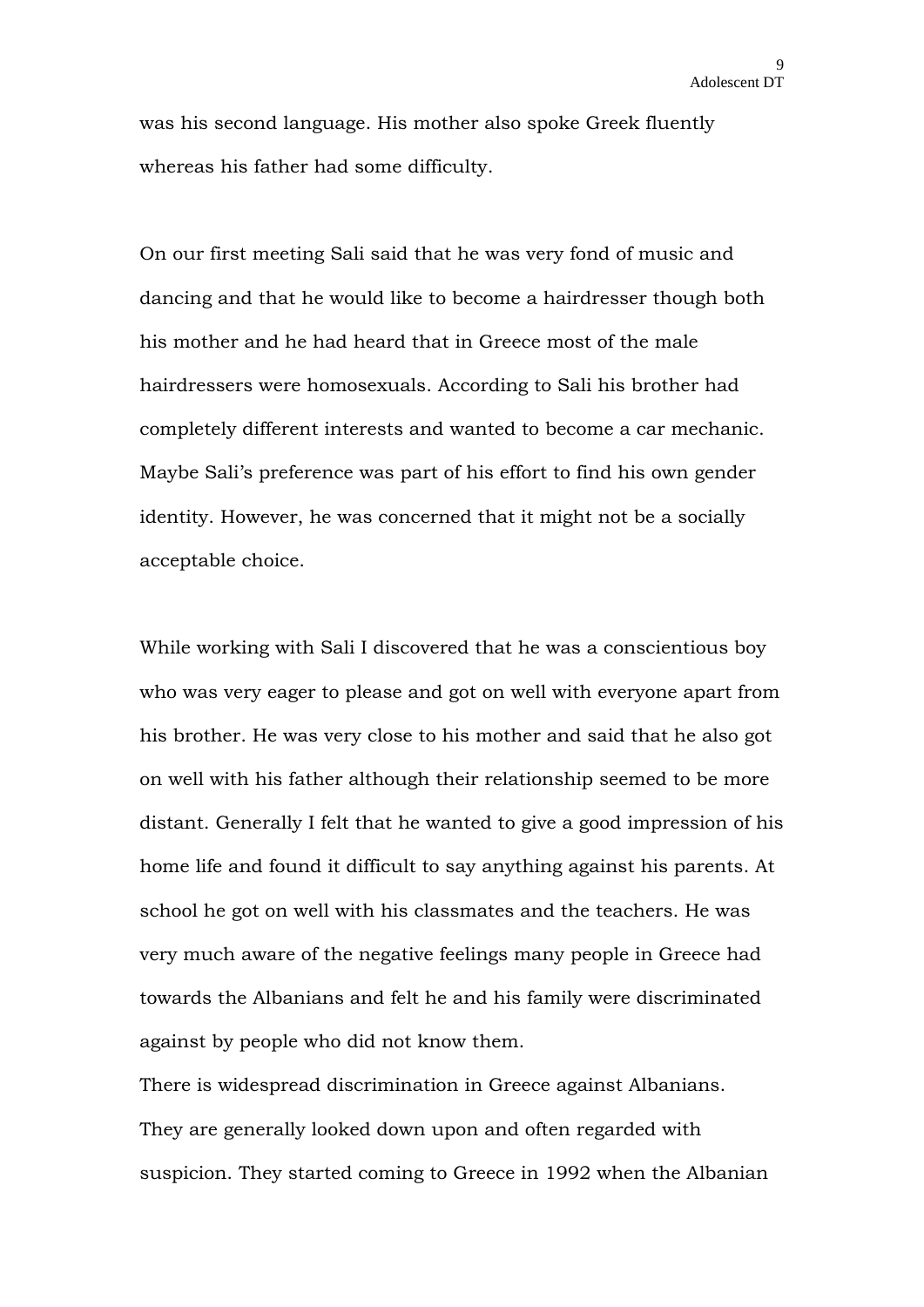borders were opened, leaving behind them poor living conditions. There are currently between 250.000 and 500.000 Albanians officially living in Greece. The men mostly work as laborers and the women as domestic helpers.

#### Dramatherapy sessions

I saw Sali for ten sessions. During this time we did not work directly on his speech problem. My main aim was concentrated on helping him understand his identity as well as to discover and evaluate his emerging personality. He was eager to work and was able to follow the creative element in the dramatherapy sessions.

I sensed from the very start that my work with Sali was going to be a challenge. I also felt I had to face many issues in as relatively a short time as possible and for that reason I stipulated ten sessions to start with. As a Dramatherapist I run a private practice and although I charged Sali's mother half of my normal fee, the cost of the sessions she had to pay was a significant sum for her, bearing in mind the family's monthly income. We decided that Sali and I would see each other for tens sessions and at the end of the ten sessions see whether he felt considerable improvement and thus, stop the treatment or whether he felt the need further sessions.

Sali brought little information about his life to each session. At the beginning of our work together he had thought that our meetings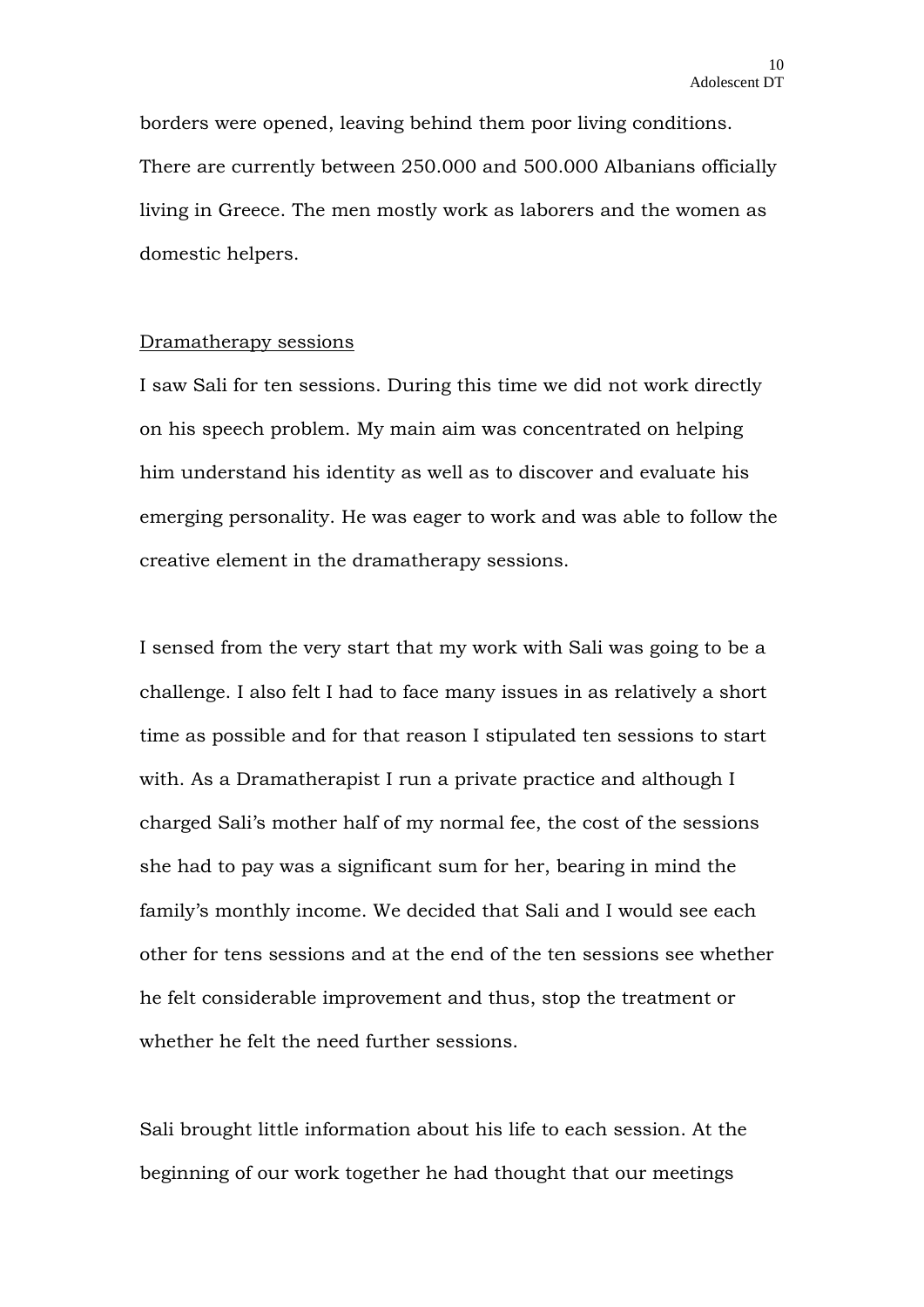would be similar to a school lesson and he was concerned to prove himself a good student. I tried hard to make him feel at ease, to help him understand that he was not going to be judged and that his knowledge was not being tested. My aim was to help him reach a better understanding of himself.

In summarizing our work together I will begin with Sali's last session (the tenth) as it was at this session that he pinpointed all the important issues he felt had come up for him during his therapy.

#### Critical issues addressed in dramatherapy sessions

At our last session I had all the pieces of work Sali had done during the ten sessions spread out in front of him. Sali remembered what each one represented and in which sequence he had made them. I then asked Sali to think about our sessions as if they were chapters of a book and find a title for the book as a whole as well as titles for each of the chapters. Sali named the book *"My internal persona"* and divided it into six chapters.

Chapter 1

'Guiding my thoughts'

The first task I had proposed to Sali was to draw a story in six parts based on an assessment tool developed by Mooli Lahad (1992). The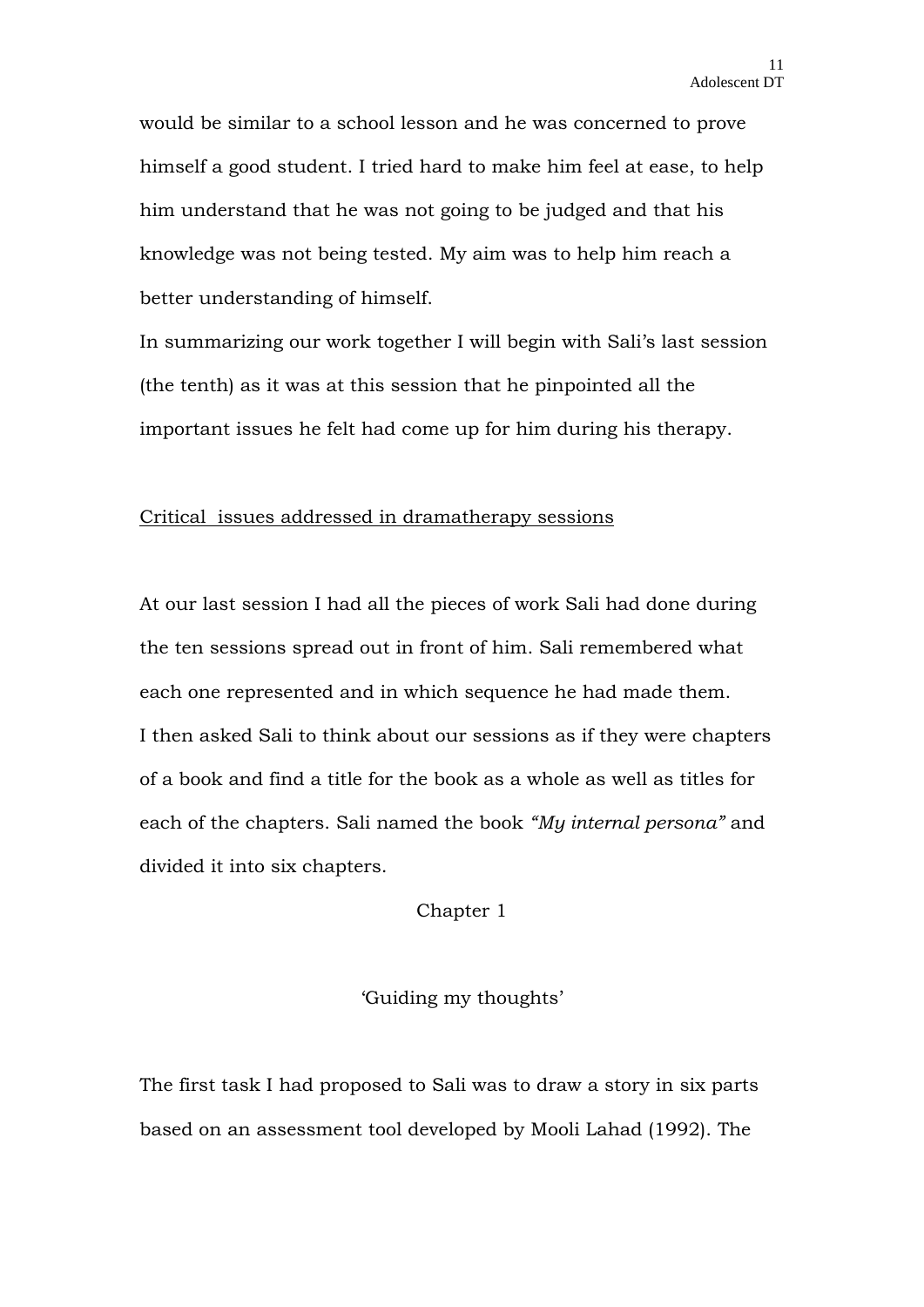6-PSM is a therapeutic technique that uses the story and storytelling in order to assist the individual reach self-awareness and improve internal and external communication. Using the 6-PSM method, the therapist asks the client to draw a story in 6 parts according to the following instructions: divide the page into six spaces; think of a main character- a hero or heroine - and make a picture of him/her in the first box; in the second draw his/her goal in life; in the third his/her helper; in the fourth any obstacles the hero or heroine has to face; in the fifth box draw the conflict or resolution that arises while trying to achieve the goal; finally draw the outcome in the sixth box.

Sali had chosen Odysseus as his main hero, whose goal was to return to his own country. His helper on his journey was the goddess Athena and his enemy was Poseidon who was jealous of him. The outcome of the story was that Odysseus after many years of travelling and having faced many hardships reached the shores of his native land, Ithaca. He overcame his wife's admirers and claimed his status as king of his island again.

Through this story, it seemed to me that Sali wanted to find out whether his own journey had similarities to that of Odysseus. He had told me during our sessions that his dream was to earn enough money so that he could return to Albania, where he would establish himself as a professional of some sort.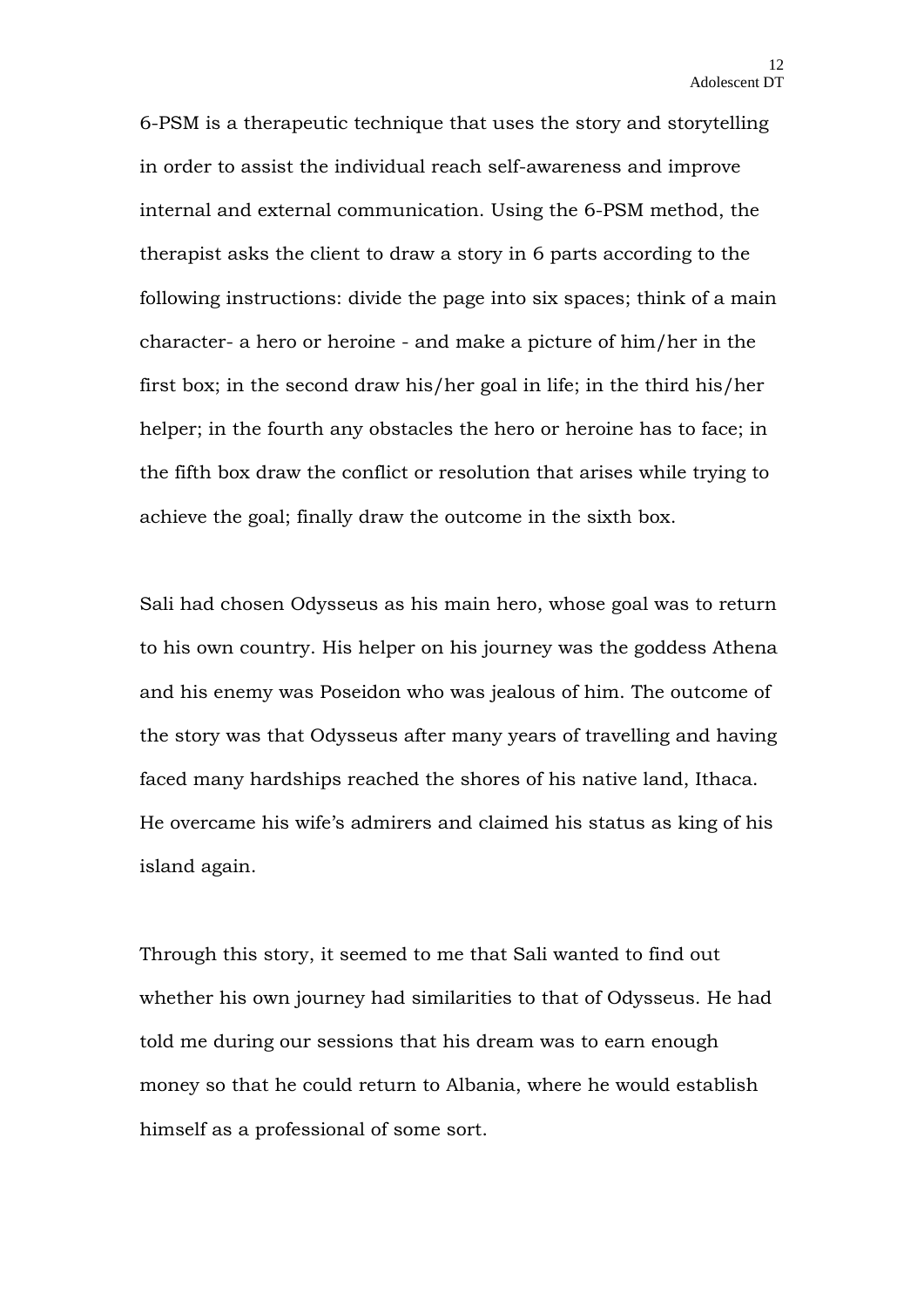When we went more deeply into the Odysseus story he had made, it became clear to Sali that Athena and Poseidon represented two parts of himself: his intellect and his strength. These two did not always go hand in hand because he had such high expectations for himself. Sali saw Odysseus as guiding his own journey through life.

#### Chapter 2

'The bad and the good persons inside me'

During this session Sali made two masks, one of Athena and one of Poseidon. He wore each mask and gave a statement while wearing them. Working with these two masks one could say that Sali discovered his animus and his anima as represented through the two gods. He found out that some of their seemingly different qualities overlapped. On the one hand, Athena was a female goddess who, was born from the head of her father and therefore, was very logical and always did the right thing. On the other hand, Poseidon was a male god who was eager to reveal his emotions especially anger. Sali realized that he was often afraid of letting his Poseidon come out. He began to understand that when his Poseidon was hampered his speech had difficulties in coming out. This realization was important for Sali because it made him understand that it was up to him to try and control his speech and maybe improve it in the future.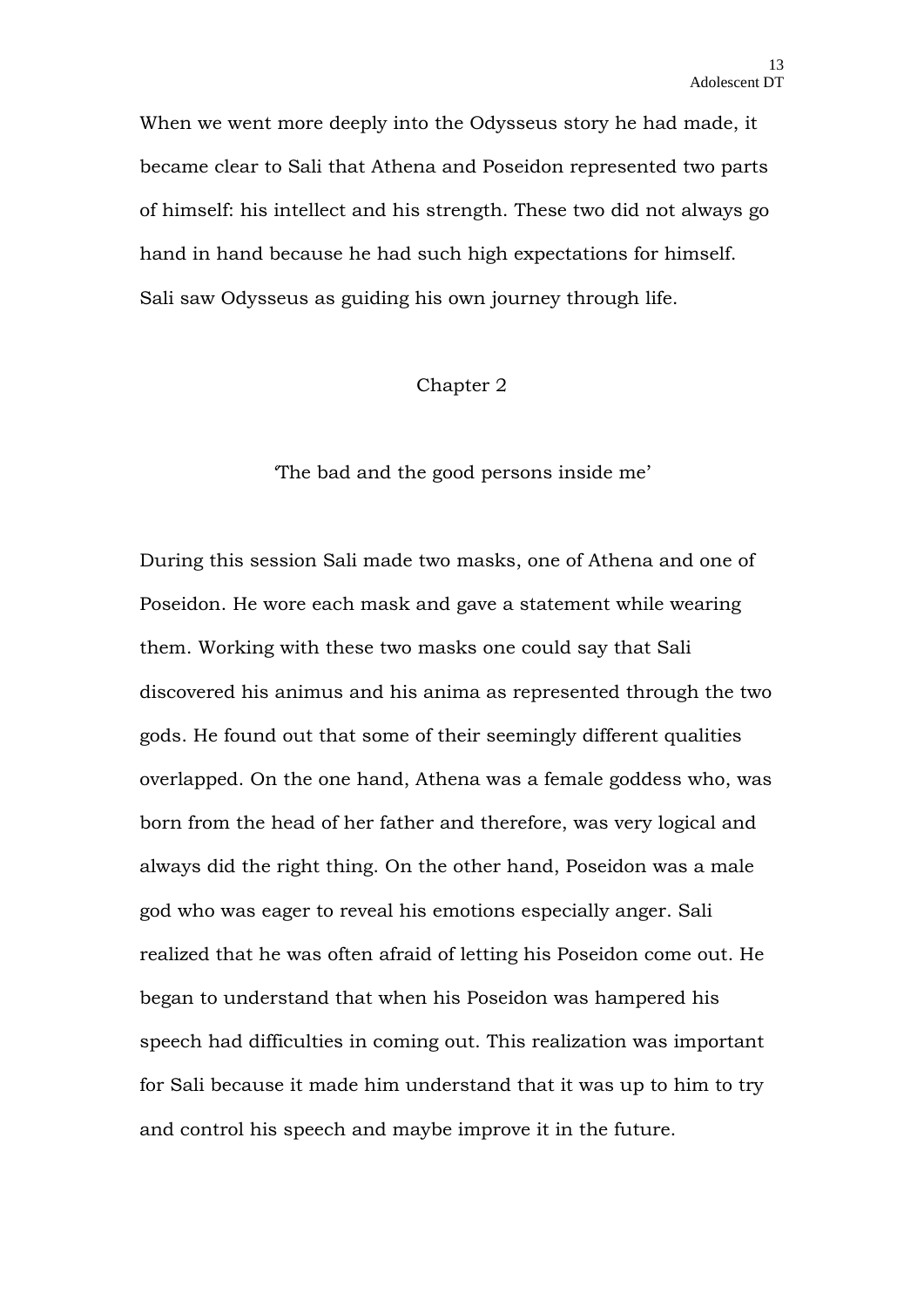Chapter 3

'My family tree'

During this session we worked on Sali's family tree. I asked Sali to represent the males with triangles and the females with circles. Sali began by drawing his father's parents and their five children, three boys and two girls and then he drew his mother's parents who had four girls. Then he united his parents and drew himself and his brother on his tree. While drawing in his relations Sali had no trouble in remembering the names and status of his family members. When Sali finished his family tree going back three generations the first conclusion he came to was that every person in his family tree was alive. Personally I have never come across a family tree, of three generations, where no one had died. This realization made Sali feel that he had a strong family. Next Sali remembered his great grandparents from his father's father's side and his great grandparents from his mother's father's side and he drew them in as well. He remembered their names and the number of children they had had. He wasn't sure of his other great- grandparent's names so he did not put them in the tree. (Usually I don't go that far back in a family tree with my clients but as Sali was young and had met these great grand parents I thought it was important for him to include them all). What he remembered while drawing his great-grand parents was the story of his parent's union. His Greek great grandfather on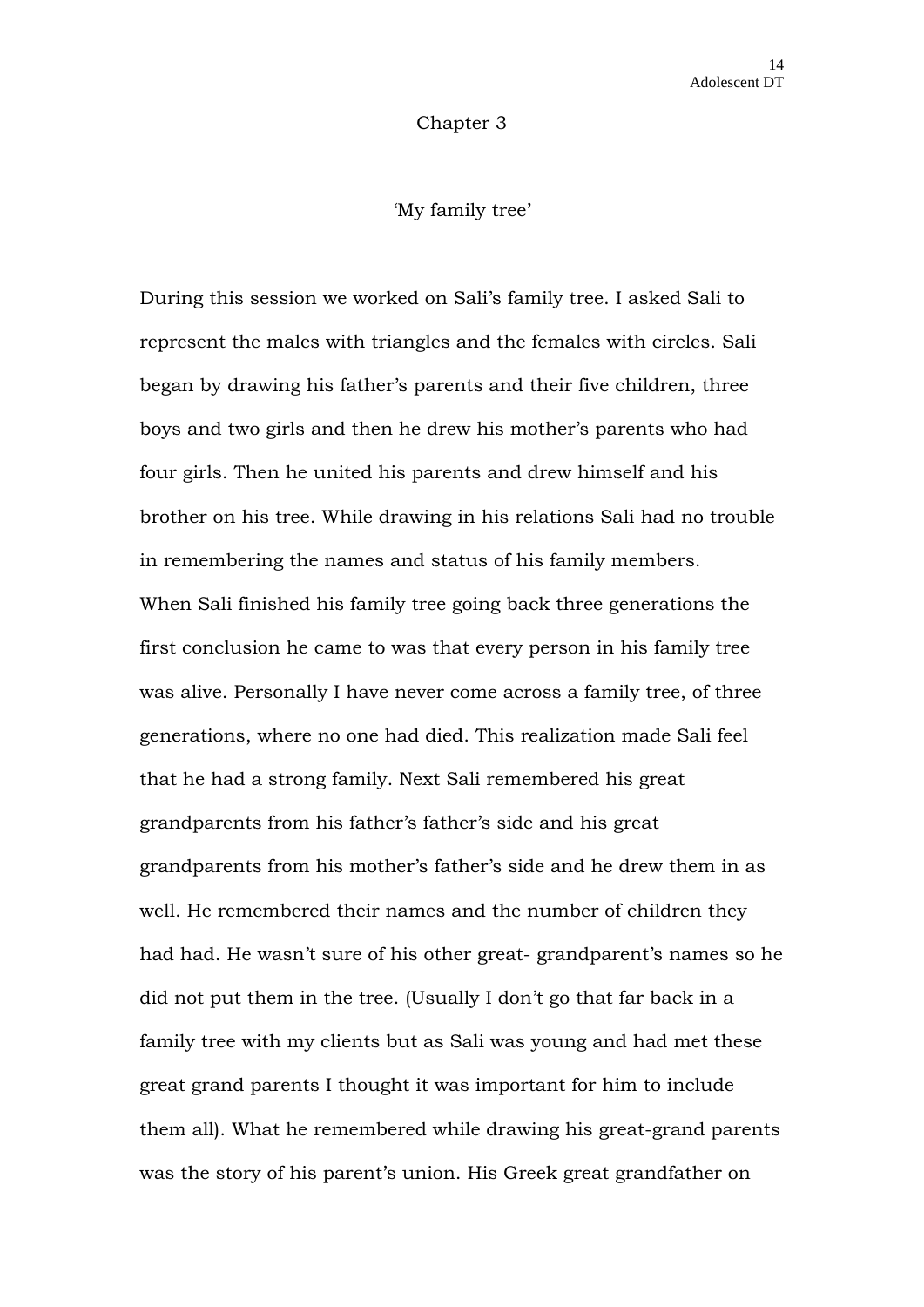his father's side was a Christian priest and his Moslem great grandfather on his mother's side was a Hotza (a Moslem priest). These two great-grand fathers had intervened when his parents decided to get married. Apparently their parents (Sali's grandparents) on both sides were against the marriage as their children were of different religions but the grandfathers who were highly respected stepped in and gave them their blessing.

When I asked him to talk about his relatives he gave me a lot of information about each one. He remembered their birth dates as well as their telephone numbers! At the bottom of his tree he wrote the names of the relatives and features he believed he had inherited from each one of them. He remembered that the name ' Alexander' was the name of his father's eldest brother. This information made me think that Sali's second name was not all that alien to him.

Sali's general comment about his family was that on his mother's side the relatives were tough but very much united whereas on his father's side they were more or less dispersed. Perhaps again Athena and Poseidon represented the two families.

During this session one could say that a process of identification with Sali's roots was taking place.

Storr (1960) describes this process as follows:

Identification is an estrangement of the subject from him-self in favor of an object in which the subject is, to a certain extent, disguised. For example, identification with the father practically signifies an adoption of the ways and manners of the father, as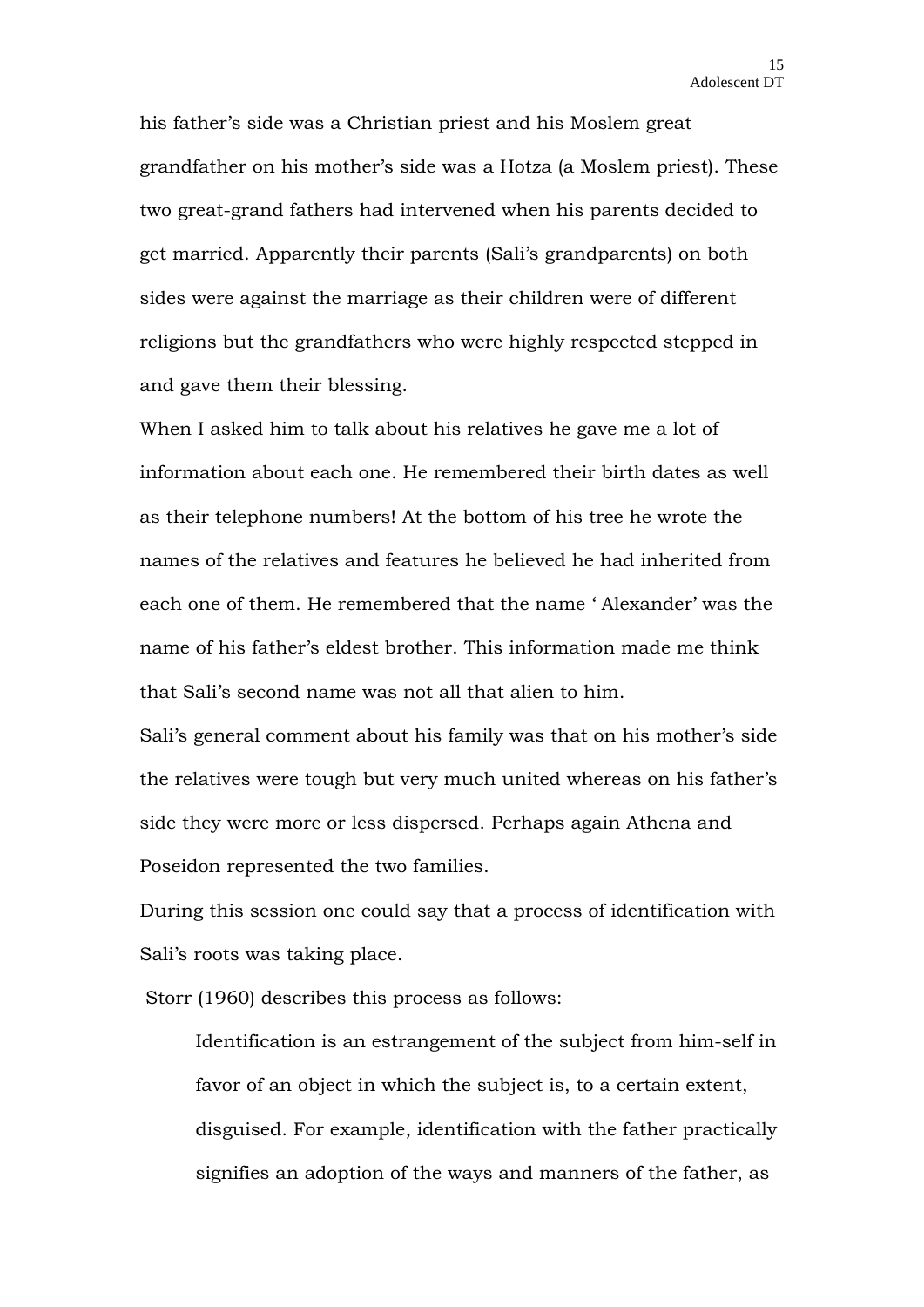though the son was the same as the father and not a separate individual. *Identification* is distinguished from *imitation* by the fact that identification is an *unconscious* imitation, whereas imitation is a conscious copying (p.76).

While working on his family tree Sali was able to 'identify' with several of his relations.

# Chapter 4

# ' My dreams'

Sali had molded two mountains in the two opposite corners of the sand tray, and joined them with a cable car. In the third corner he had drawn the sea with a mermaid sitting by it and in the fourth corner he had placed a beautiful country house with a car outside. He had then added more houses, cars, a windmill and a cement mixer. (See figure 1) He said it was a fantasy of his future. He imagined himself living in a large house with his whole family joining in during holidays.

[Insert Figure 1 here]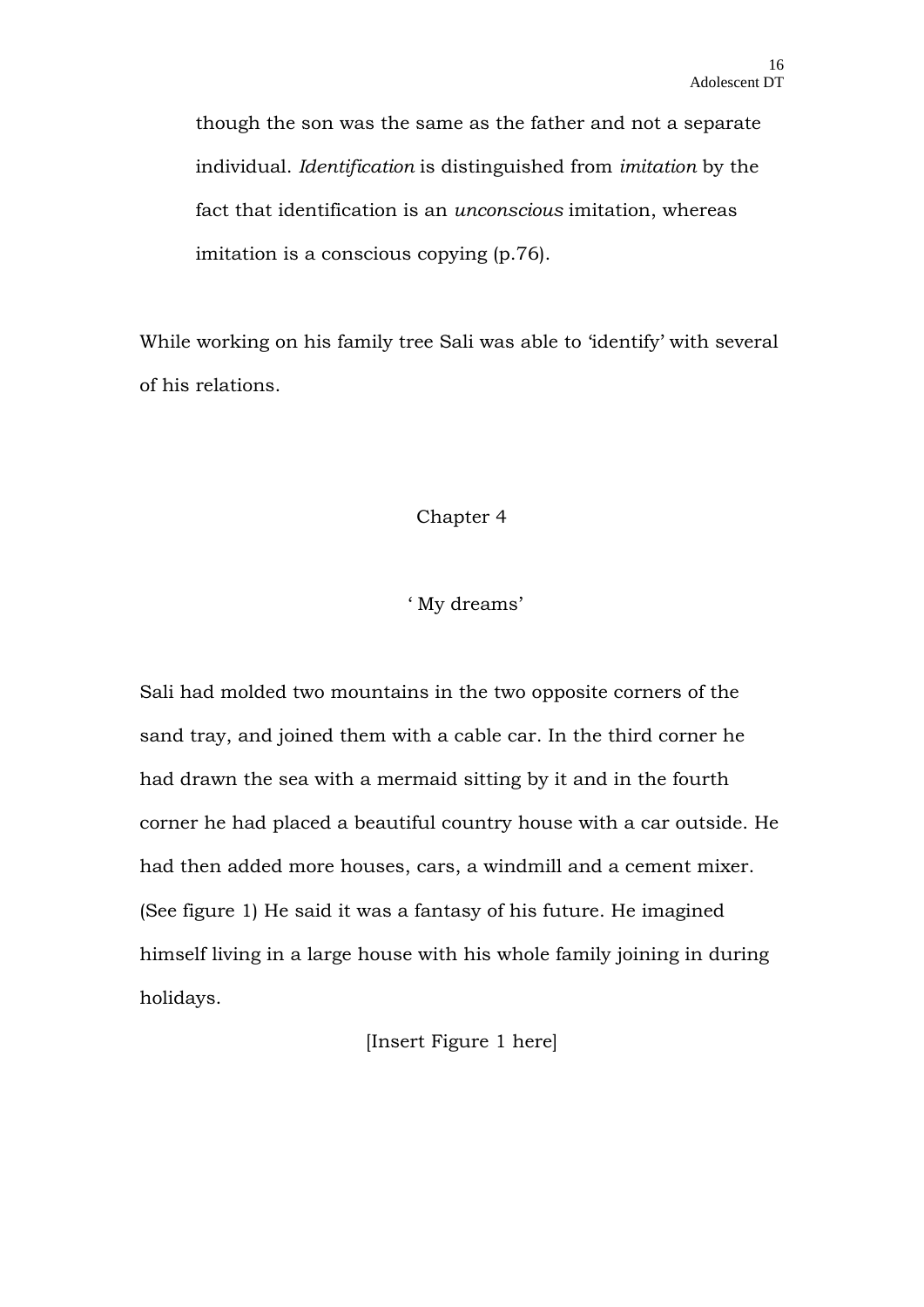I asked him whether his Athena and his Poseidon were represented in the picture and he referred to the mermaid and the cement mixer. Sali talked about his dreams but said that he did not want to think too much about them, because he would be disappointed if they did not come true. According to him it was rather unlikely that they would.

Kalff (1980) refers to sand play as the:

Tool in the hands of the artist. A method used in therapy to objectify the contents of imagination; what happens to the child is going to depend essentially on the artist-therapist, who he is, what he is. It is not a substitute for the multitude of decisions and interventions one has to deal with in child guidance problems. It provides us with a tool, which not only facilitates therapy but also gives us a way of studying the healing and growth process itself (p.21-22).

Sali did not make any comments on the two mountains he created in the sand tray so I was the one to mention that they were connected with a cable car. For me they represented once again the duality of Sali's persona and it was encouraging that he had subconsciously thought of a way to connect the two.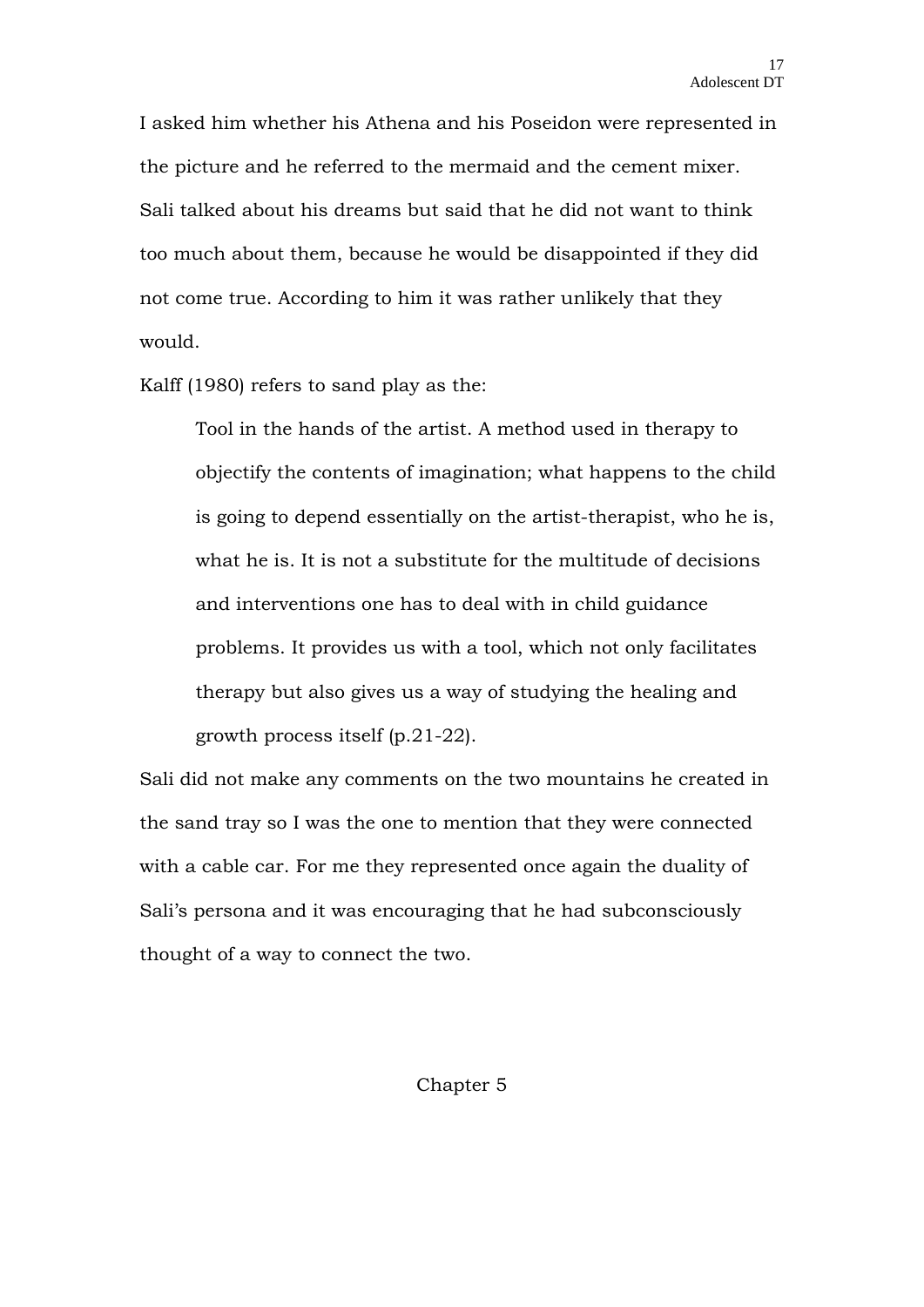#### 'My own story'

Sali had made a mushroom out of clay (See figure 2). He had named it 'The clay mushroom' and had written the following story about it: People have become very knowledgeable. Once upon a time a scientist had the aim to create a new plant. He started combining various seeds. He then placed his creation in the ground and a weird plant sprung up that looked like an umbrella. At the beginning he knew nothing about it. He planted another seed and then he had two plants. Next he started to experiment with his plants. He discovered that one was poisonous and the other was normal. He wondered why one was poisonous and the other not. After many days he discovered that the difference had to do with the earth he had planted them in.

I felt that his story had many different levels. We talked about the meaning of the 'earth' and Sali said that he was very much influenced by his environment. I then suggested that we all have both mushrooms inside us and there is a need to accept them both. Sometimes we even need to allow the poison to come out.

[Insert Figure 2 here]

Chapter 6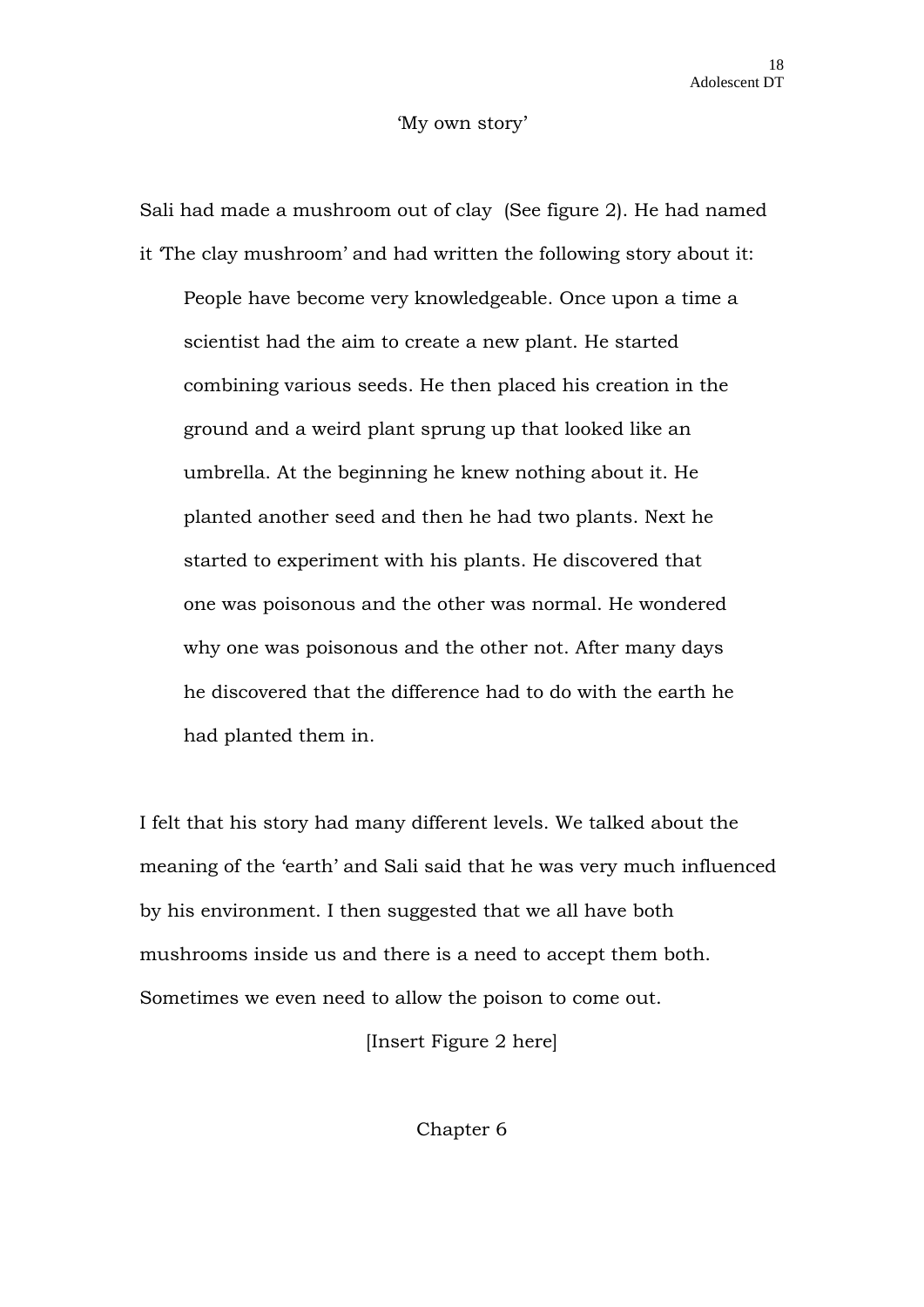#### 'A lesson from the Chinese'

I read to Sali a Chinese story about two brothers. The older was called 'Tichiticky tempo no sarembo-chari bari ruchi-pip peri pembo', and the younger 'Chan'. While playing both boys at different times fell into a well. Chan fell first, his brother ran for help, and Chan was rescued shortly after. When Tichiticky tempo no sarembo-chari bari ruchi-pip peri pembo fell in the well it nearly cost him his life because his name was so long and it was difficult to pronounce. Thus, it took too long before help came, although Chan had immediately gone for help. After this event the Chinese decided not to differentiate between the names they gave to their children. Inspired by this story Sali drew three scenes and gave them the following titles:

- 1. *'The disobeying child'*, Chan on his way to the well.
- 2. *'The celebration of the eight moons*', the two boys eating rice cakes by the well.
- 3. *'The child's efforts to save his brother's life'*, Chan running for help to an old man who had the ladder.

Sali then remembered something that had happened to him when he was nine years old in Albania. They lived in a large building with many small flats and all the children used to gather outside and play together. One day while he was playing he fell on a broken piece of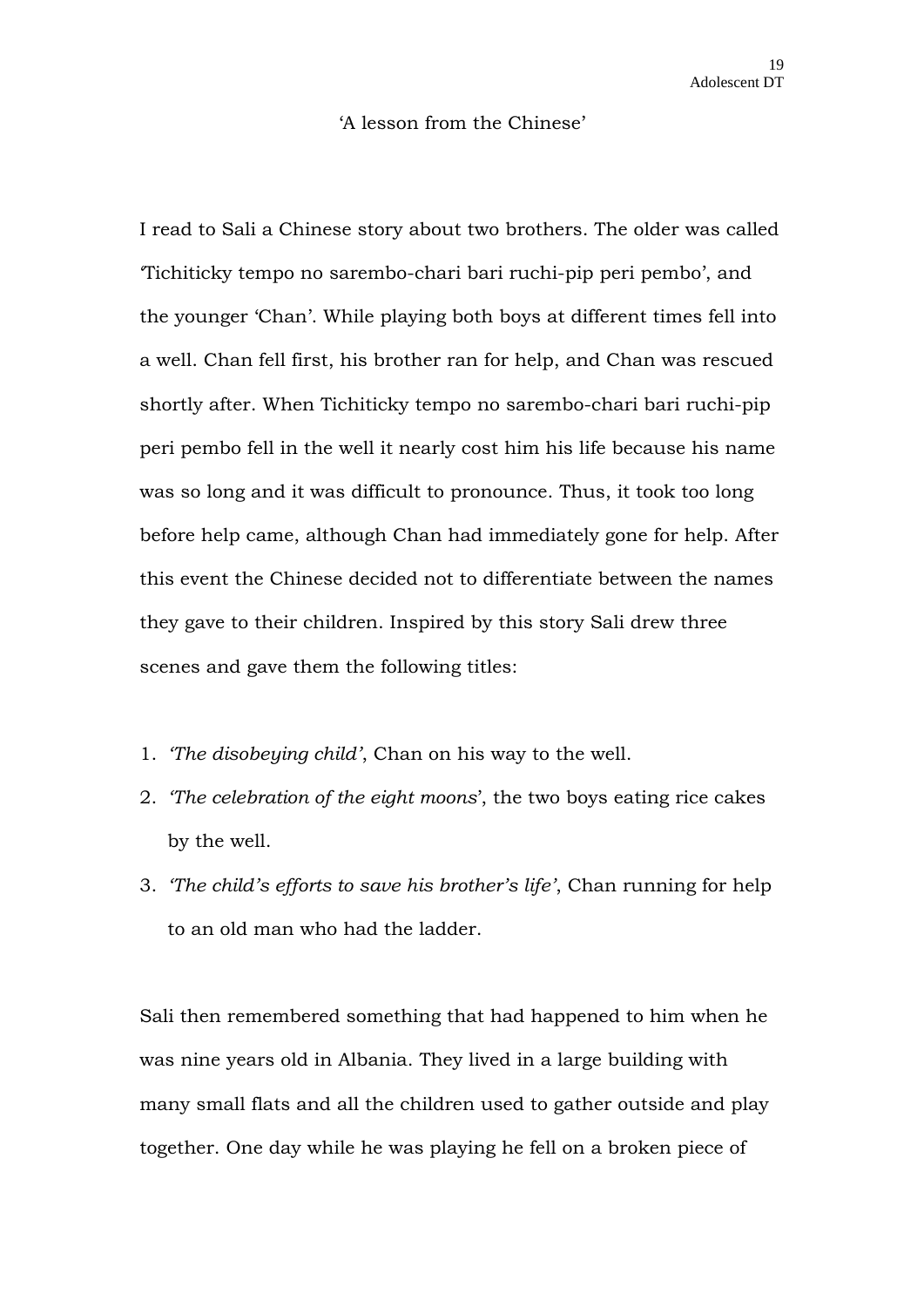glass and cut his leg deeply. He was frightened that he would get into trouble if he told anyone, so he took his T-shirt and draped it round the wound. A little while later when his brother went to put out the rubbish, he saw the blood everywhere, realized what had happened and ran to call their mother for help. Sali was rushed to the hospital and had his leg stitched. I felt that this memory had come to remind Sali that his brother was not as bad as he kept mentioning up to then. It was a reconciliation with his brother.

#### Summary of critical events

At the beginning of therapy Sali was reserved and did not mention many personal issues. At the time of his third session his exams had started and he maintained that everything was fine, whereas at a later stage he confessed to me that exam time was very stressful. Yet, coming to therapy had helped him at school from early on, as during the fourth session he mentioned that he had read out loud in class with minimal stammering. It would appear that Sali's self-assurance was growing. In the fifth session he came with his hair standing up in spikes. He was very proud of these and said that in order to keep the spikes in good condition he had to get up ten minutes earlier in the mornings. However, by the following session the spikes were gone because he was told at school that he needed to have a good appearance. He claimed that he didn't mind not having spikes and had perhaps made up for them with his rather eccentric clothes. During this session Sali wore modern Bermudas, which hung loosely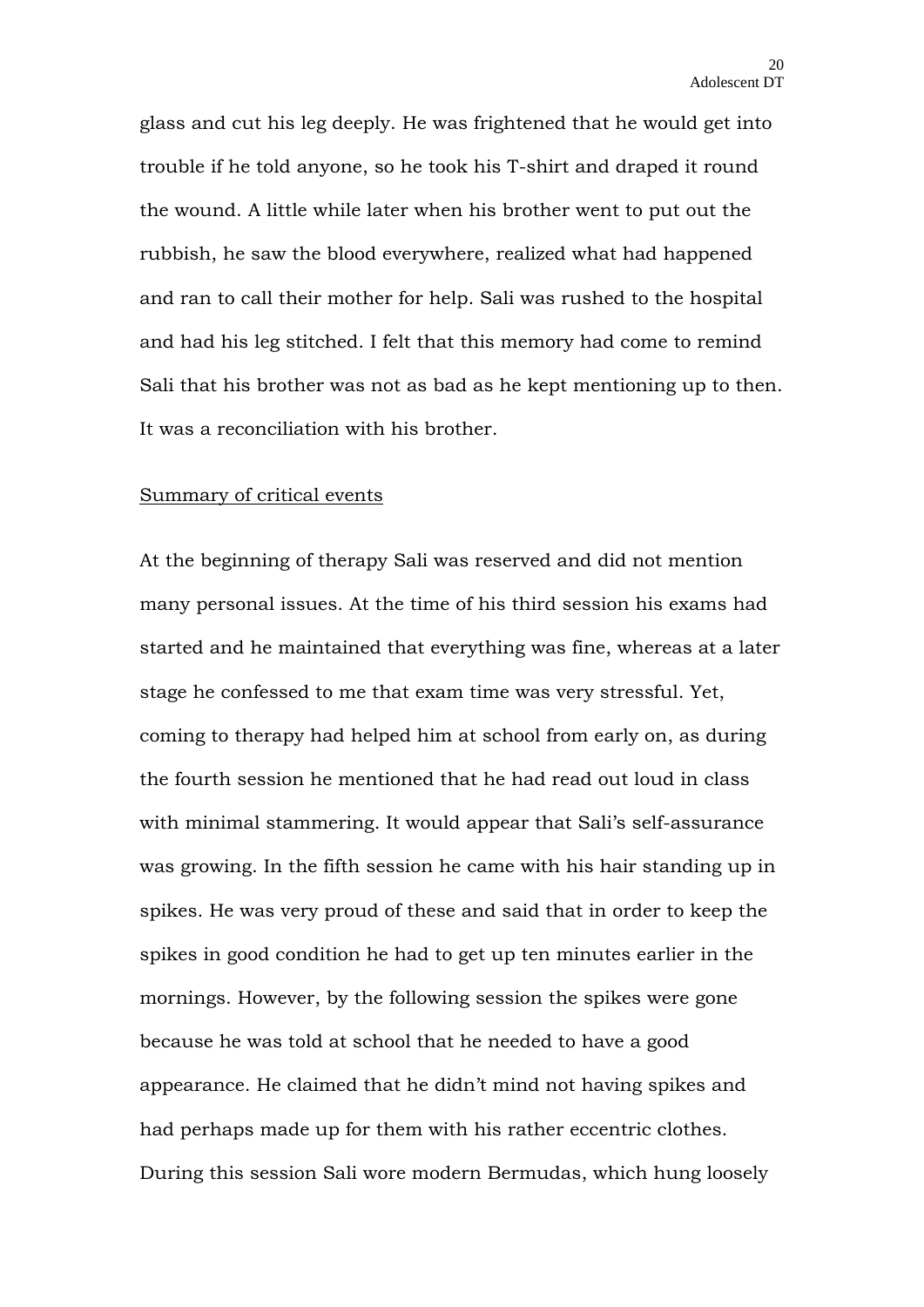from his hips giving the impression that they might fall down any minute. Talking about appearance generally, Sali said that he liked modern fashions but that he didn't like being extreme. He was obviously concerned about his appearance, as he always came wearing very clean and well-ironed clothes.

In the seventh session Sali was very happy because he got 18 out of 20 for his composition with the title '*Music in our Lives'.* He said that he loved music and for that reason he was able to express himself very clearly on the subject.

During the time nearing the end of our sessions, Sali came one day very upset because of an incident which had happened at school. He explained that he always signed his name with an S. (for Sali) in front of the A. (for Alexander) followed by his surname and one of his teachers had asked him what the letter S stood for. Sali explained that Sali was his Albanian name and Alexander was his Christian name. The teacher then told him that Alexander was a good name and much easier to pronounce than Sali (his real name was a little more difficult to pronounce than Sali but it also had only two syllables). Sali didn't respond to his teacher but thought his statement ridiculous as Sa-li had only two syllables whereas Al-ex-an-der had four. During the same session Sali talked about an argument he had had with his father. His father found it unreasonable that most Greek priests did not christen any one with a non-Christian name, not even if it was an ancient Greek name. Sali, defending the priests explained that they had to follow the regulations of their religion. In the one instance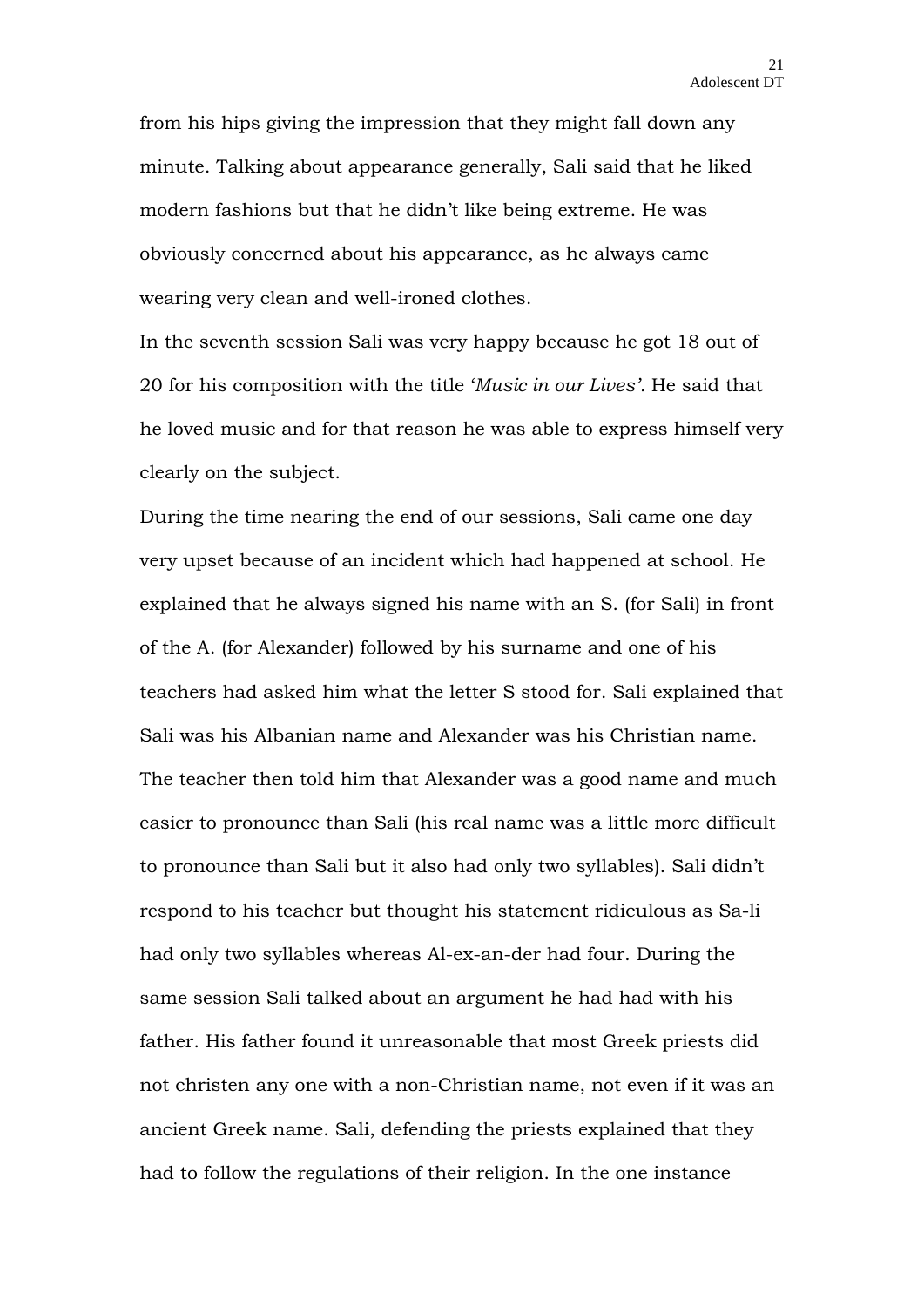involving his teacher, Sali was standing up for his Albanian origin and in the other with his father he was defending the Greek priests. Miller (1987) referring to children says:

Not knowing who we are, what we feel, and what we need, even as grow-ups we remain subjects to the expectations placed upon us from the very beginning of our lives, expectations we fulfilled not for love but for the illusion of love. Without that illusion, we could not have survived childhood (p.2).

In the case of Sali, I believe he had just begun trying to work out what his own convictions really were, but he was confused.

During his final session Sali was getting ready for his exams again but he felt much calmer than he had on previous occasions. He had decided to lower his standards and told himself that if his overall mark was 15 instead of 20 (the highest), that would be good enough. He was surprised to find that as soon as he made that decision he was able to concentrate better and in fact covered more revision in less time. Sali was amused because his mother had also changed to the extent that she often told him to stop studying.

#### Reflections

During these ten sessions we both had a very fulfilling time. Very often I caught myself forgetting that I was working with a thirteenyear-old boy, he was so wise.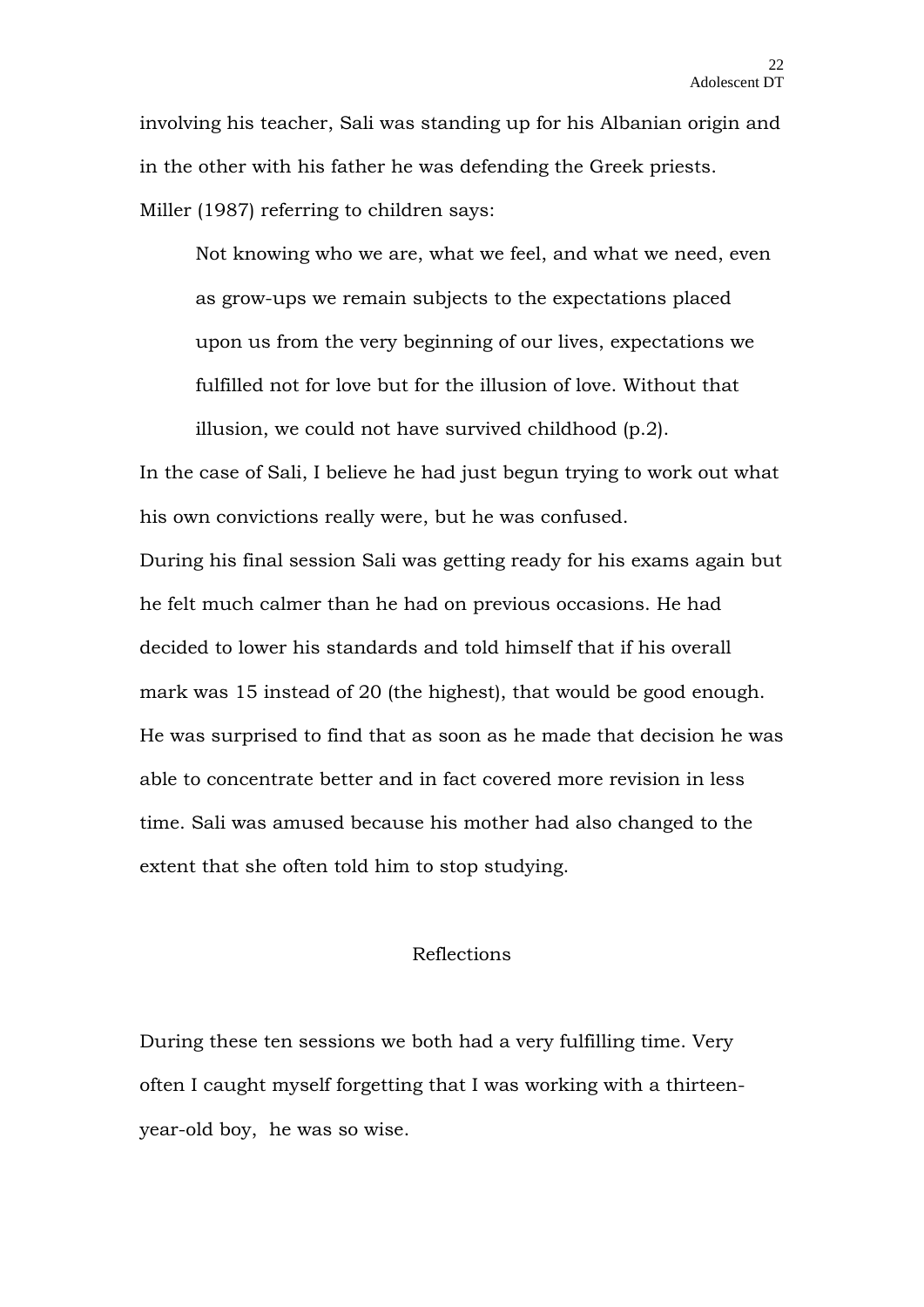We agreed that his speech disorder had been overcome for the moment but he should be prepared in case it appeared sometime when he found himself under great stress.

Sali felt that he had begun to understand himself more deeply and thus it would be easier for him to overcome his anxiety. He also felt that he was more in control of himself.

I believe his therapy was put into a nutshell with his story of the clay mushrooms. I told him that I saw him as the scientist who had created both mushrooms and needed to look after their soil. They were both useful under different circumstances. I went on to say that like the mother of twins can always tell her children apart, he, in a similar way, would know which mushroom to choose on each occasion. At our last session Sali took all his artwork with him but left his mushroom with me. Perhaps the mushroom was significant for me as well. Cox (1978) mentions:

The therapist can never be a merely neutral, impassive, facilitator of cognitive – affective self-awareness for his patient, because he also shares the predicament of humanness. Paradoxically it is because of the ontological insecurity in the therapist, that the patient dares to trust him enough to risk 'abandonment to therapeutic space' (p.96).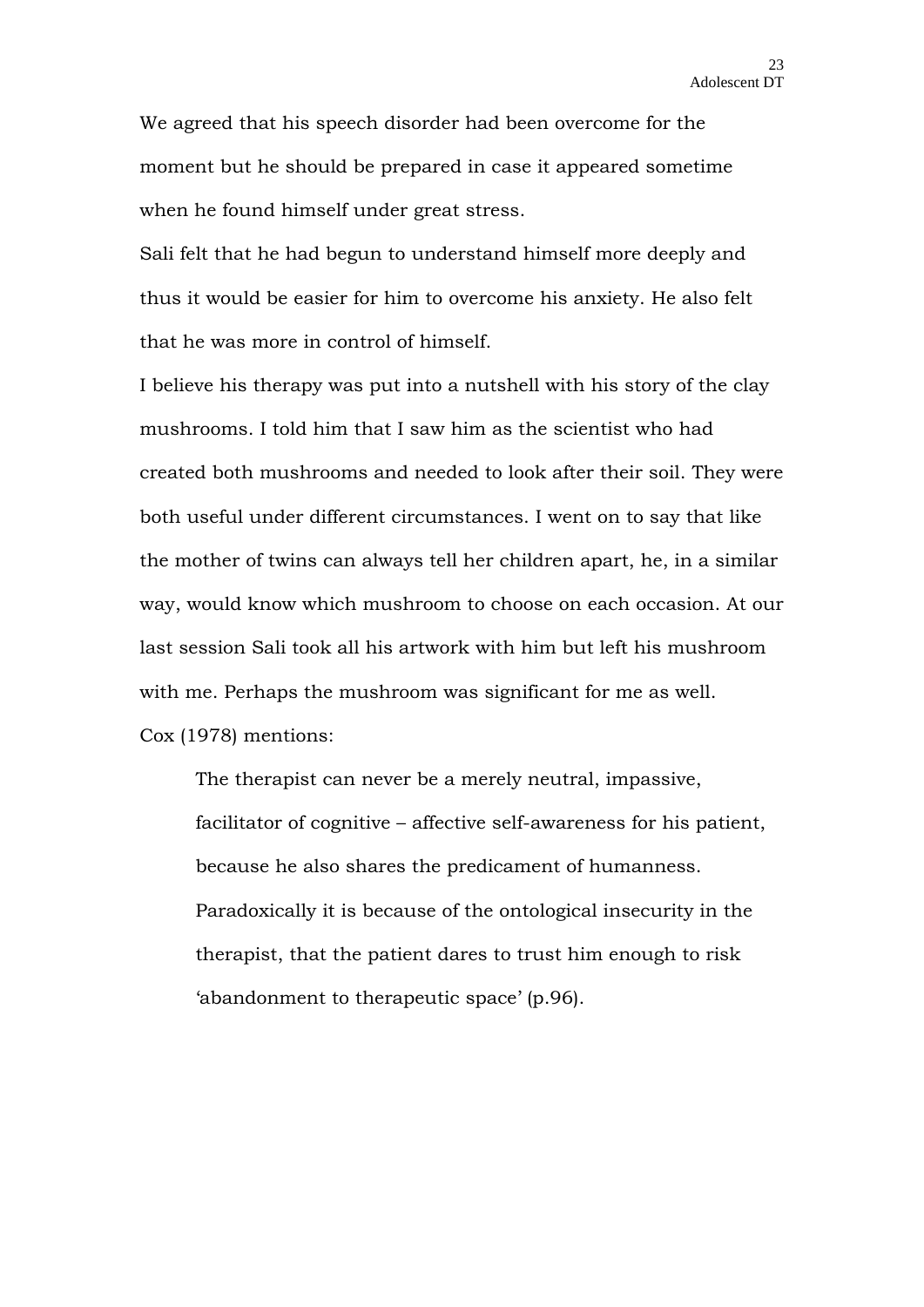#### Follow up sessions

I saw Sali for two follow up sessions. The first took place two and a half months later and the other two and a half months after the first. The first follow up session was just after he had finished school for the summer holidays and he was very happy that the holidays were ahead of him. He said that he thought he had done well in his exams and that he was really pleased because he was facing no more difficulties at school with his speech. We talked about the current news and I was interested to hear that he did not support the archbishop of Greece on a very controversial issue regarding identity cards. The Greek government decided that on the issue of new identity cards, religion would no longer appear, as this could cause discriminations. The Greek Archbishop Christodoulos felt that this was a move against the Greek Orthodox Church and a debate ensued.

Sali, who had previously supported the Greek Church against his father, found that the archbishop in this case was discriminating against people, and he was disappointed. Sali's perception of the circumstances made it clear to me that he had started to have his own conceptions about life.

At our last session Sali arrived twelve minutes late. It was the first time that he had forgotten about our meeting. He had just come from the hairdressers and his hair was in spikes. School had not started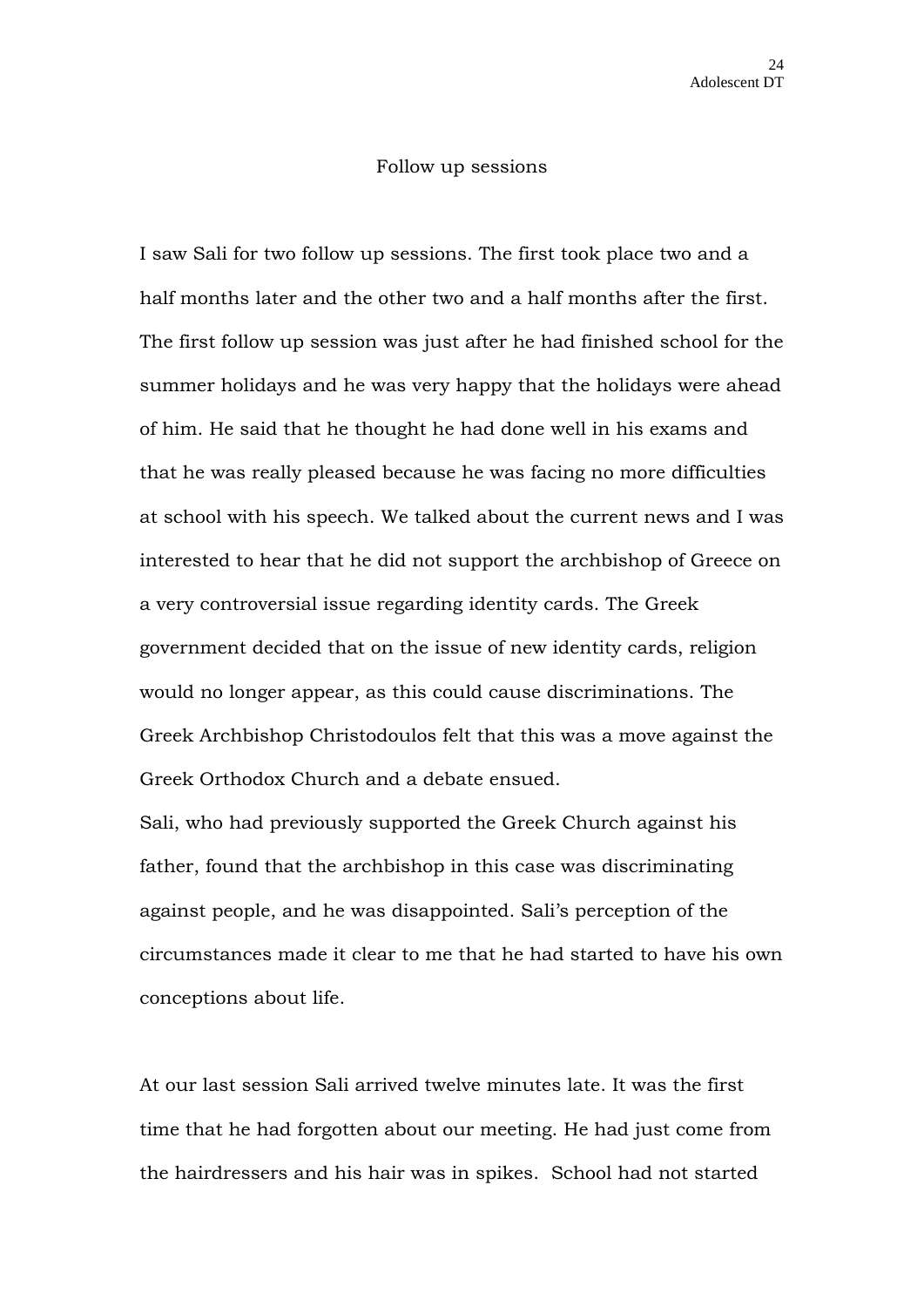yet but slowly all his friends were returning from their summer holidays.

He had averaged 16.8 out of 20 at the end of his first high school year which was a very good mark and he was satisfied. He said he had begun thinking about taking up the violin again but if he did, he would go easy on his practicing. His speech impediment had vanished completely.

This felt like a good ending, Sali had made his hair in the style he liked, he had done well at school and he was considering taking up the violin again. He had matured enough to know what his limitations were. He had even managed to come late to our meeting! He had accepted becoming a "good enough" student.

## Conclusion

It would appear that a brief dramatherapy intervention was enough to alleviate a speech impediment resulting from psychological distress of a thirteen-year-old boy. I am suggesting that the modality of dramatherapy was particularly helpful in allowing the adolescent to understand the battle that was taking place inside him. He needed to engage in imagery and symbolic expression in order to be able to understand his personality and his position in life more easily.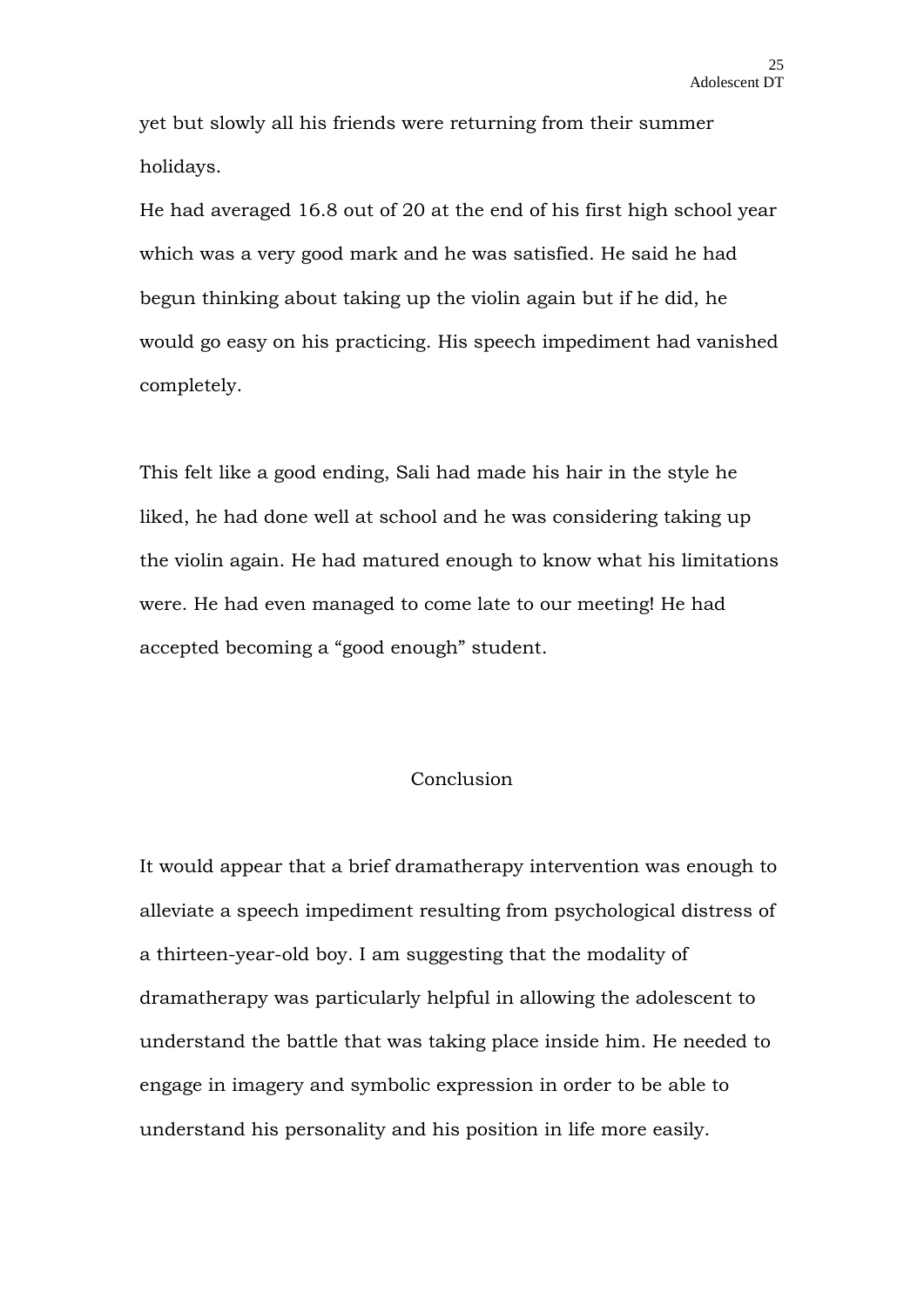Dramatherapy encourages creative symbolic solutions for internal tensions and problems. Through projection the client is kept a step away from his/herself and therefore, a feeling of security may be established. Each task was designed to achieve a specific aim. The work with his family tree was essential, because through it he was able to see his resemblance with the rest of his family members. It also became apparent to him that his relatives had different characteristics and beliefs, which represented their Christian and Moslem cultures. Having worked with his family tree he felt proud of both sides. Before that, probably because he was living in Greece, he had considered the Moslem side inferior and wanted to keep it hidden. I believe that if Sali had been exposed to verbal therapy alone he would not have had the chance to discover so many things about himself and his family and as a result he would not have overcome his difficulty so soon. Being a shy adolescent it would have been very difficult for him to share information about himself and his family.

In conclusion I would like to mention that Dramatherapy enables both client and therapist to enter more deeply and more quickly into the underlying difficulties by using the technique of distancing, metaphors, projective and symbolic play.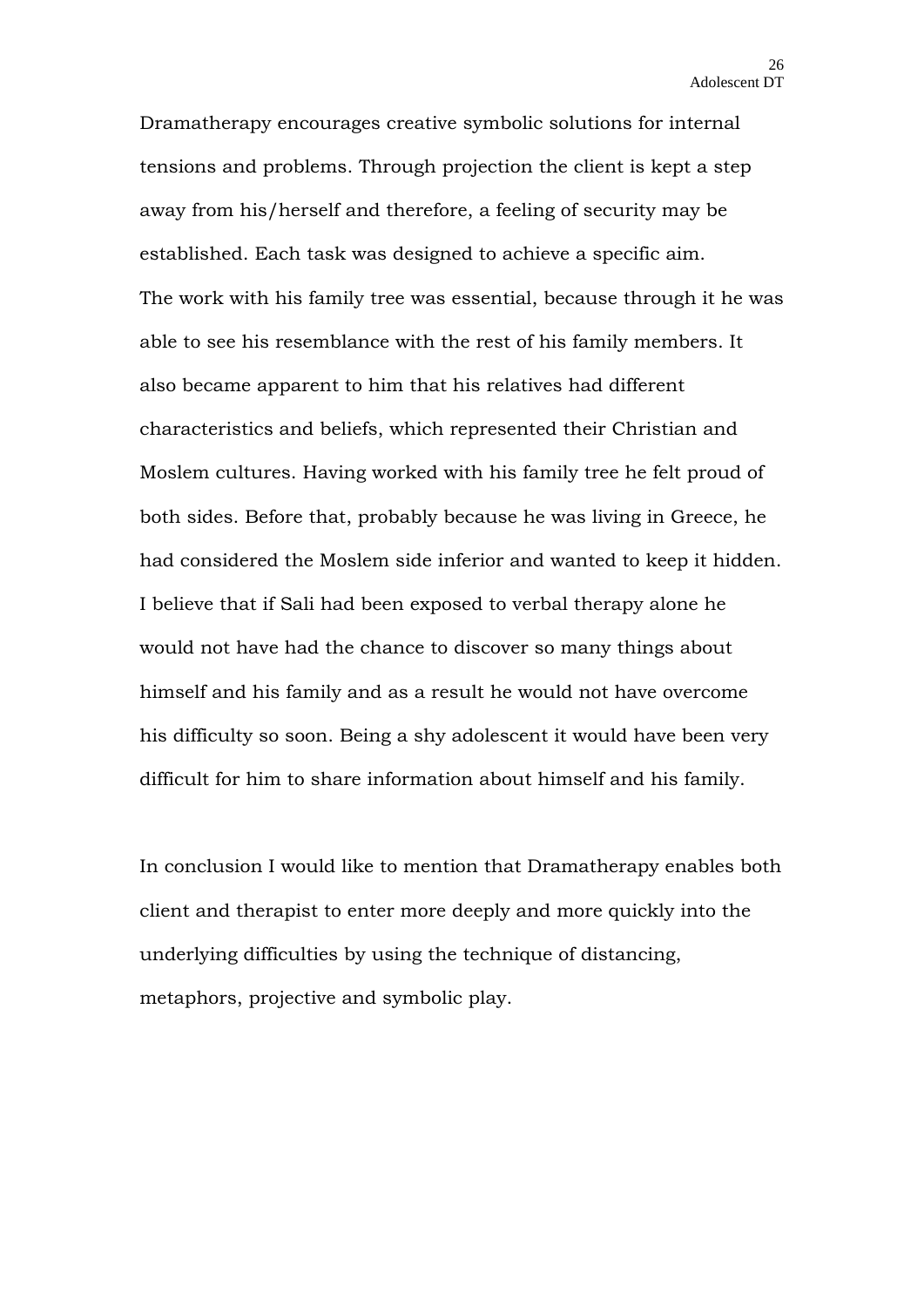#### References

- Cox, M. (1978) *Structuring the Therapeutic Process,* Oxford: Pergamon Press
- Deutsche, F. (1939) The choice of organ in organ neuroses. *Internal. J. Psychoanalyst.* 20:252.
- Dunbar, F., and Honer P.B. (1948) *Psychosomatic Diagnosis*. New York London: Medical Book Department of Harper & Brothers

Jung C.G (1974) *Dreams* Ark Paperbacks.

- Kalff, D.M. (1980) *Sandplay* W. Ackerman, Santa Monica: Sigo Press.
- Lahad, M. (1992) *Dramatherapy Theory and Practice 2,* edited by Sue Jennings. London and New York: Tavistock/Routledge.

Lowen, A. (1975) *Pleasure a Creative Approach to Life*

Harmomdsworth, Middlesex, England, N. York: Penguin Press

- Miller, A. (1987) *The Drama of Being a Child,* London: Virago Press. Trans. Ruth Ward.
- Sandres, D. (19960) *Counseling for Psychosomatic Problems* London: Sage Publications.
- Storr, A. (1960) *The Integrity of the Personality,* Great Britain: Oxford University Press.
- Storr, A. (1972) *The Dynamics of Creation* London Penguin Publications.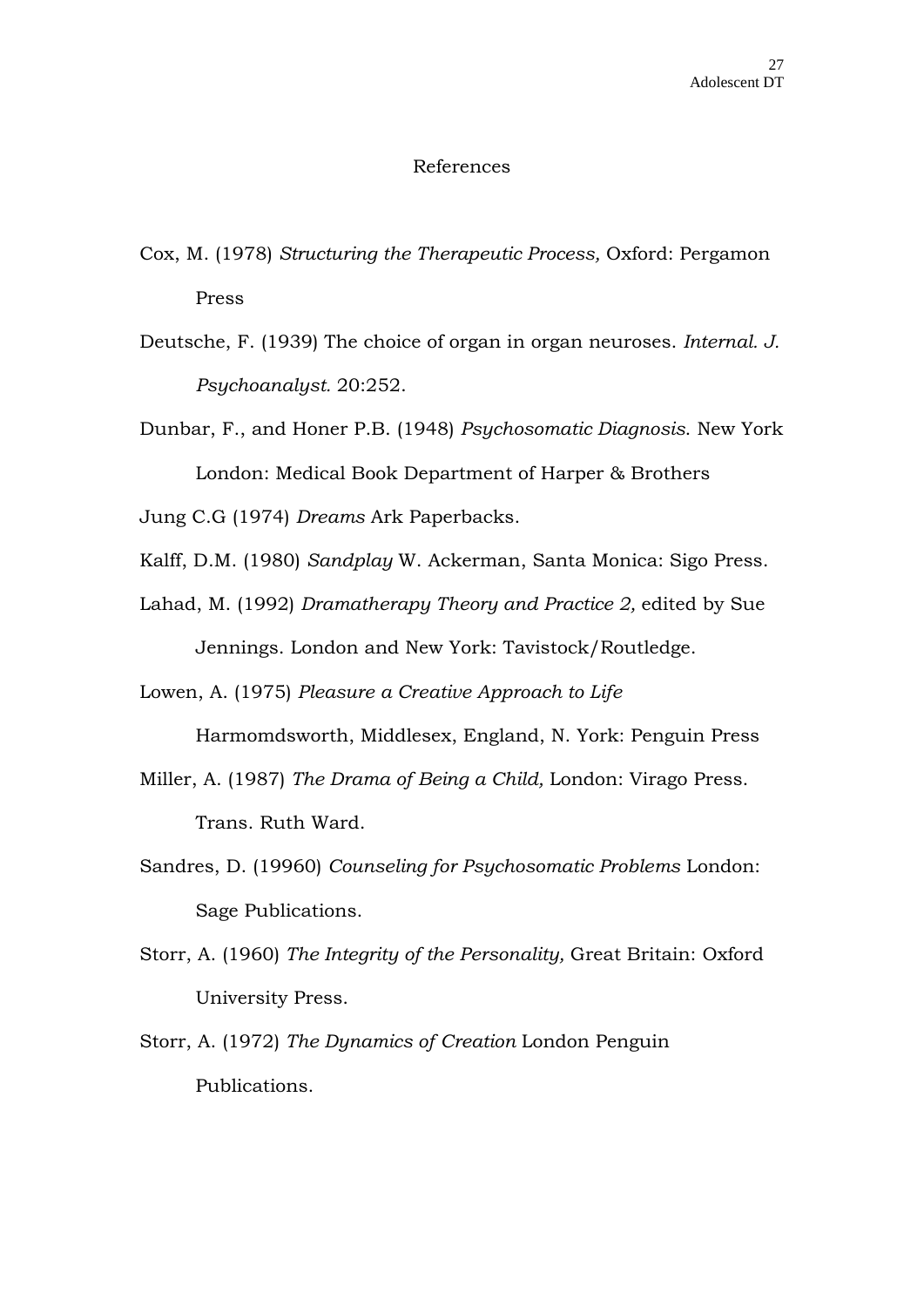# **Captions**

Figure 1 "My Dreams"

Figure 2 "The Clay Mushroom"